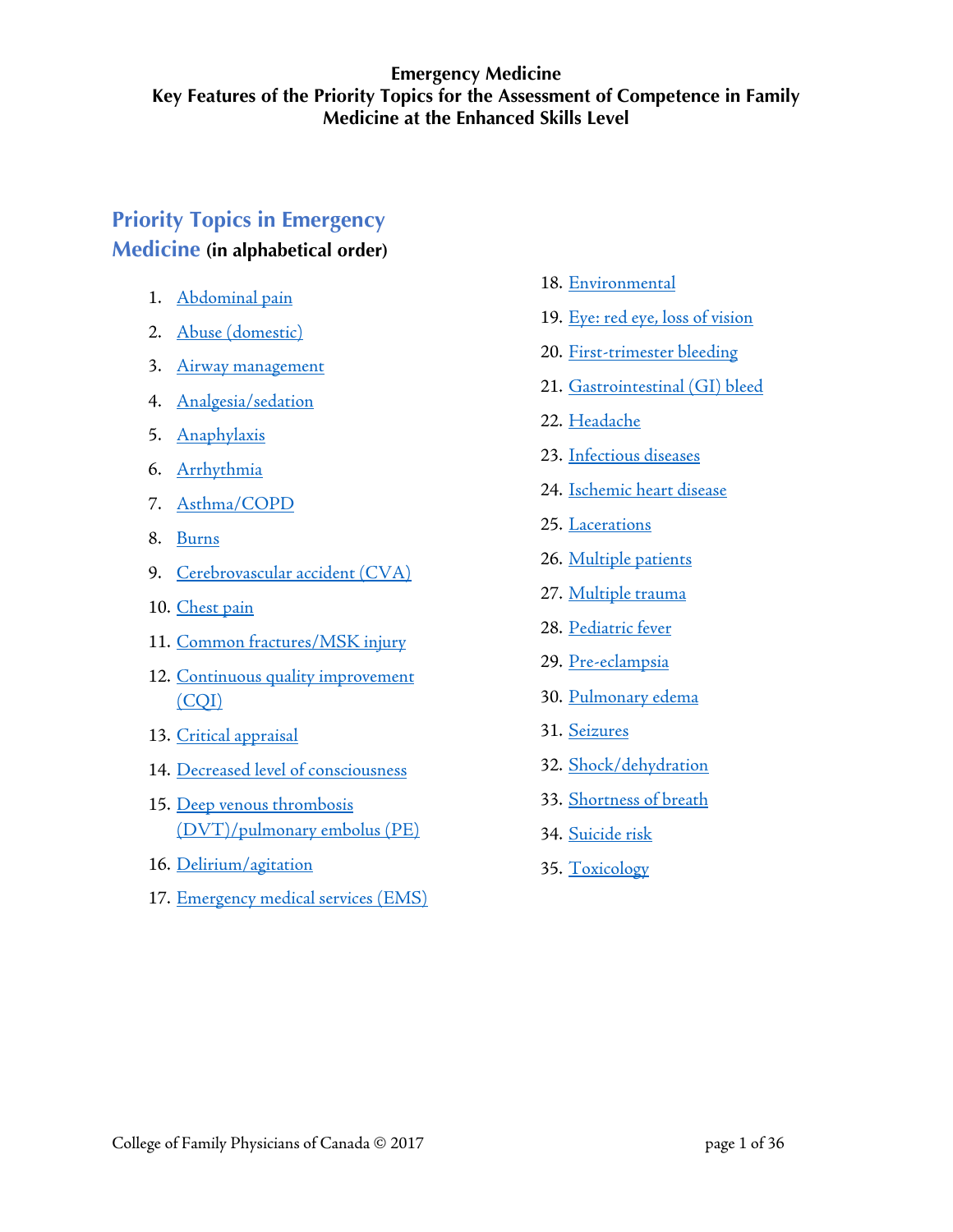## <span id="page-1-0"></span>**Abdominal Pain**

- 1. In a patient who presents with undefined abdominal pain, develop an appropriate differential diagnosis that considers the probabilities of different diagnoses in different situations, such as:
	- Age (e.g., intussusception, AAA)
	- Gender (e.g., ectopic pregnancy, testicular torsion)
	- Location and migration of pain (e.g., appendicitis)
	- Life-threatening causes (e.g., ischemic bowel, AAA, perforated viscus)
	- Atypical presentations of abdominal pain (e.g., new onset flank pain in an older patient  $=$ AAA)
- 2. In a patient, whose abdominal pain is out of proportion to physical findings, consider and rule out serious pathology (e.g., pancreatitis, ischemic bowel).
- 3. In a patient with abdominal pain without a confirmed intra-abdominal cause, consider and rule out extra-abdominal causes (e.g., acute coronary syndrome, pneumonia, migraine/URI in children, DKA).
- 4. In a patient who presents with abdominal pain and symptoms and signs that suggest the need for immediate surgical intervention, do not delay for further unnecessary investigation.
- 5. In a patient with a presumed diagnosis for abdominal pain, select imaging that is most appropriate for the presumed diagnosis (e.g., FAST in trauma, CXR for free air, ultrasound for biliary/GYN, CT for bowel/retroperitoneal).
- 6. In a patient with abdominal pain who has a negative test result for your suspected diagnosis, do not rule out significant disease based on a test that has a low sensitivity (e.g., do not rule out appendicitis in the absence of fever or in the absence of an elevated WBC count).
- 7. When considering imaging for a patient with abdominal pain, incorporate the risk of radiation exposure and lifelong cancer risk in diagnostic strategies.
- 8. In a patient with abdominal pain, do not over-diagnose UTI as the cause, especially in females.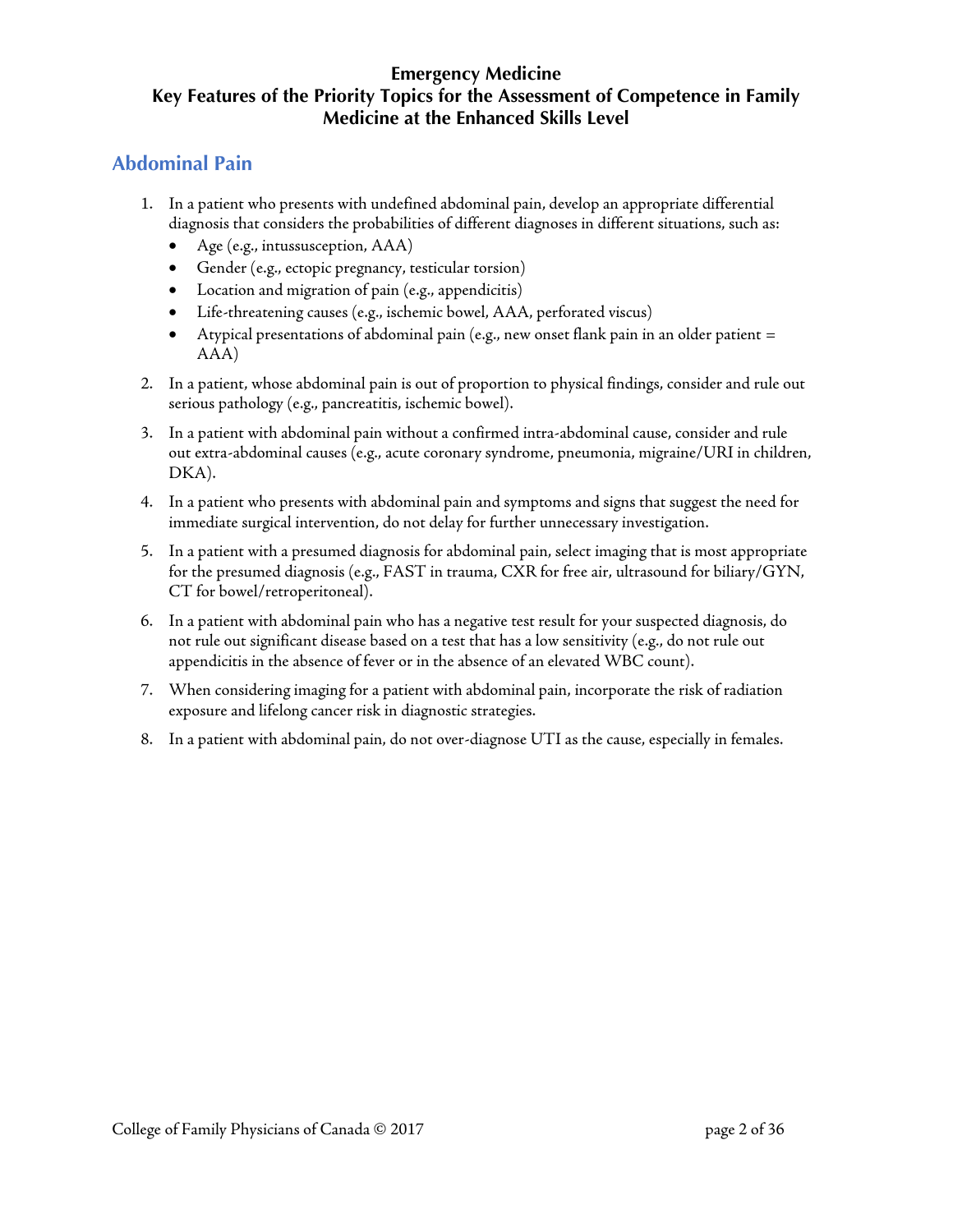### <span id="page-2-0"></span>**Abuse (Domestic)**

- 1. In patients who may be at higher risk for undeclared domestic abuse (e.g., the elderly, individuals in same-sex relations, pregnant women, substance abusers, frequent presenters to the ED) look for and recognize discrete indicators of possible abuse when establishing the differential diagnosis for their complaints.
- 2. In a patient who presents with an injury or injuries, look for and recognize presentations that may be suggestive of undeclared abuse (e.g., typical and atypical patterns of injury, late presentations, recurrent presenters).
- 3. When abuse is suspected, use appropriate means to find and confirm all injuries or manifestations of abuse, both recent and old (e.g., old files, skeletal survey, fundoscopy).
- 4. When abuse is suspected, or declared, provide a confidential, non-judgmental, supportive, and safe environment for the patient to facilitate disclosure and the establishment of an effective therapeutic relationship.
- 5. When abuse is suspected, or confirmed, use a multidisciplinary approach to intervene and provide support (e.g., sexual assault team, domestic abuse counsellors, and crisis/social workers).
- 6. When abuse is suspected, or confirmed, ensure that management includes the patient's informed consent and agreement to the plan, reports to authorities as appropriate, and a disposition that ensures the safety of the patient and other vulnerable parties (e.g., children, elders).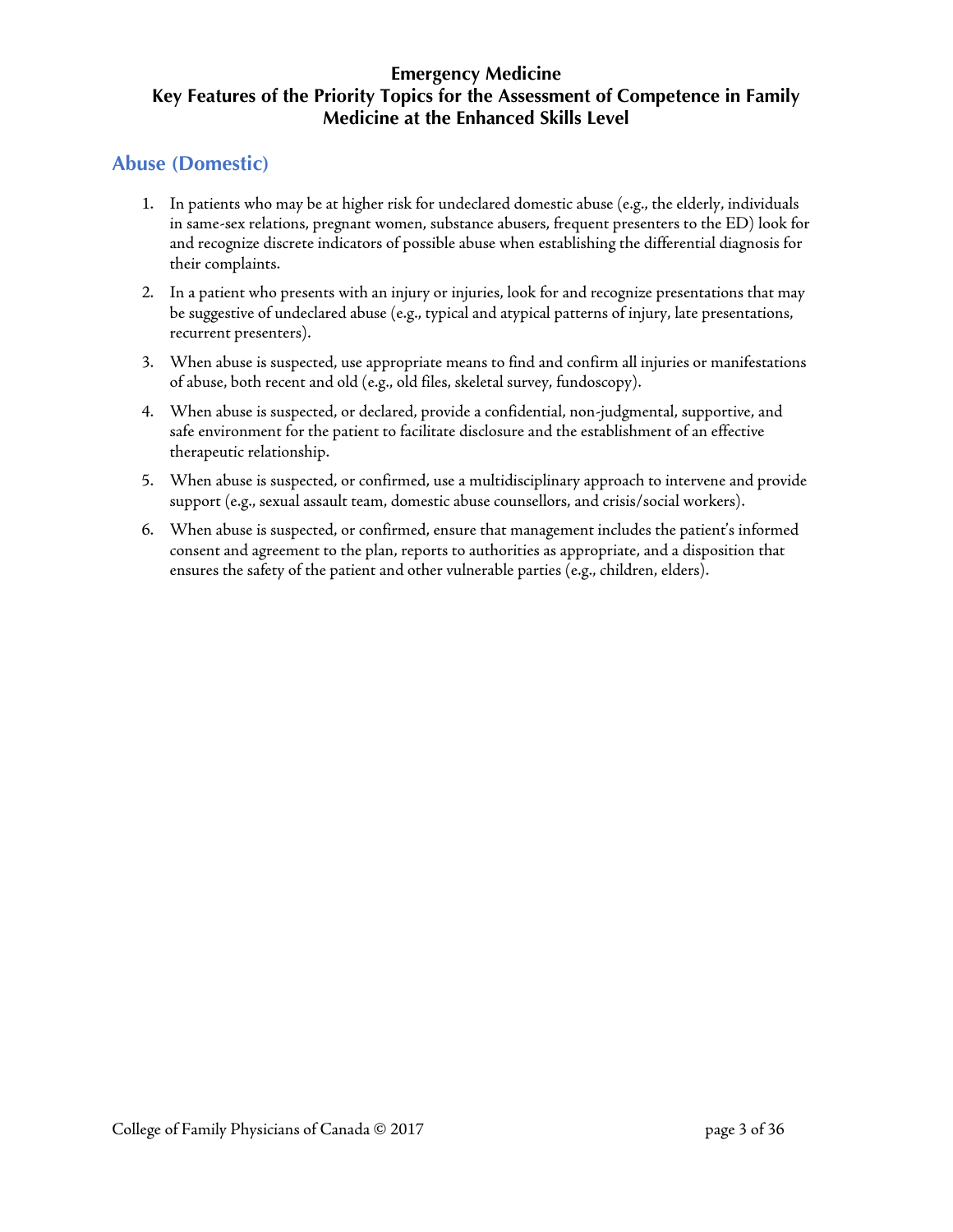### <span id="page-3-0"></span>**Airway Management**

- 1. In a patient for whom initial attempts to control the airway have failed, use alternative techniques to obtain airway control.
- 2. Anticipate the need for pre-emptive airway control in patients who do not obviously need it on initial survey (e.g., burns, trauma, edema/mass effect, coma, morbid obesity).
- 3. In a patient who needs airway control, assess the likelihood of a difficult airway (e.g., 3-3-2, Mallampati, LEMON), and prepare according to the level of difficulty identified.
- 4. In a patient who has particular circumstances that affect airway management, (e.g., trauma, pediatrics, comorbidity) tailor your management appropriately to the circumstances.
- 5. In a patient who requires rapid sequence induction (RSI) but has contraindications or special indications for the choice of medications, select and use the medications appropriately.
- 6. In an intubated patient, identify failed airway placement in situations where it is not clinically obvious (e.g., use oxymetry, ETCO<sub>2</sub>, blood gases).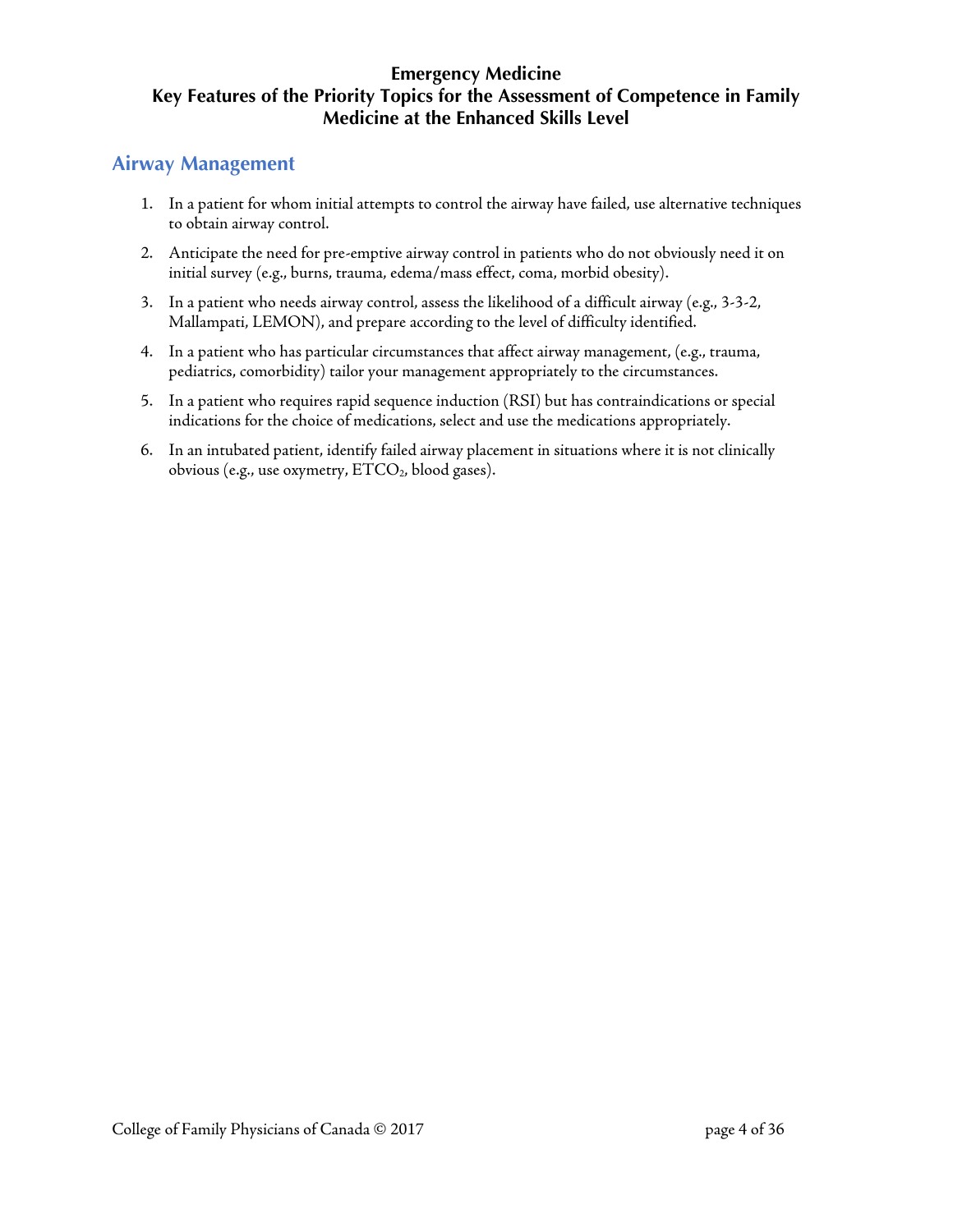## <span id="page-4-0"></span>**Analgesia/Sedation**

- 1. Given a patient in pain, assess analgesic needs in a structured fashion, using pain scales and objective signs (e.g., HR, BP, diaphoresis) and taking note of patient preferences and previous responses to analgesic regimens.
- 2. Given a patient with a painful condition, select appropriate techniques and agents for the condition (e.g., drugs, splints, local infiltration, peripheral or regional block) using the most effective/least dangerous combinations available.
- 3. Given a patient who requires strong analgesia, provide adequate analgesia tailored to the cause of pain using appropriate/multiple agents by appropriate routes, and in higher doses as required and titrated to pain relief.
- 4. Given a patient with a painful condition requiring sedation, ensure adequate analgesia is provided simultaneously.
- 5. Before performing procedural sedation, assess formally for risks of complications (e.g., airway, hemodynamics).
- 6. In a patient who is or has been sedated, monitor for desired effects and complications, titrating for effect and safety and preparing to manage over-sedation, then ensure post-procedure monitoring with safe and practical discharge instructions.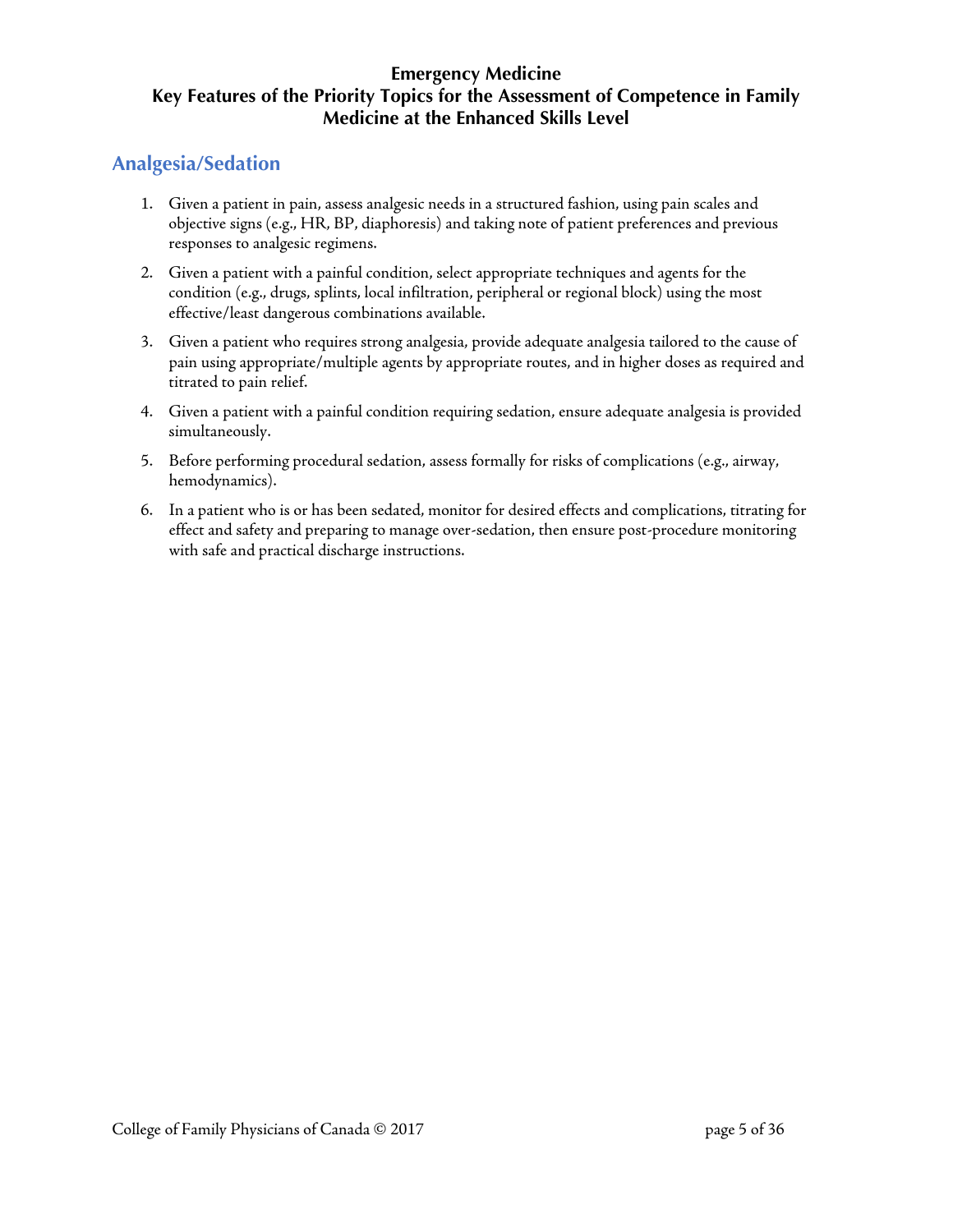# <span id="page-5-0"></span>**Anaphylaxis**

- 1. In any patient presenting with shock, consider anaphylaxis as a possible diagnosis.
- 2. In a patient with symptoms and signs suggestive of anaphylaxis, recognize and make the diagnosis even when the presentation is incomplete (e.g., may exhibit only some of rash/hypotension/vomiting/wheezing/altered level of consciousness).
- 3. Given a patient with a diagnosis of anaphylaxis, treat rapidly and aggressively by giving epinephrine appropriately and managing the airway early as required, and with timely IV access and appropriate fluid resuscitation.
- 4. When discharging a patient after the resolution of an anaphylactic reaction, as part of the treatment plan prescribe appropriate emergency self-rescue medication (e.g., epinephrine), educate appropriately (MedicAlert, rebound symptoms, precipitant avoidance), and arrange follow-up (e.g., allergy testing/desensitization).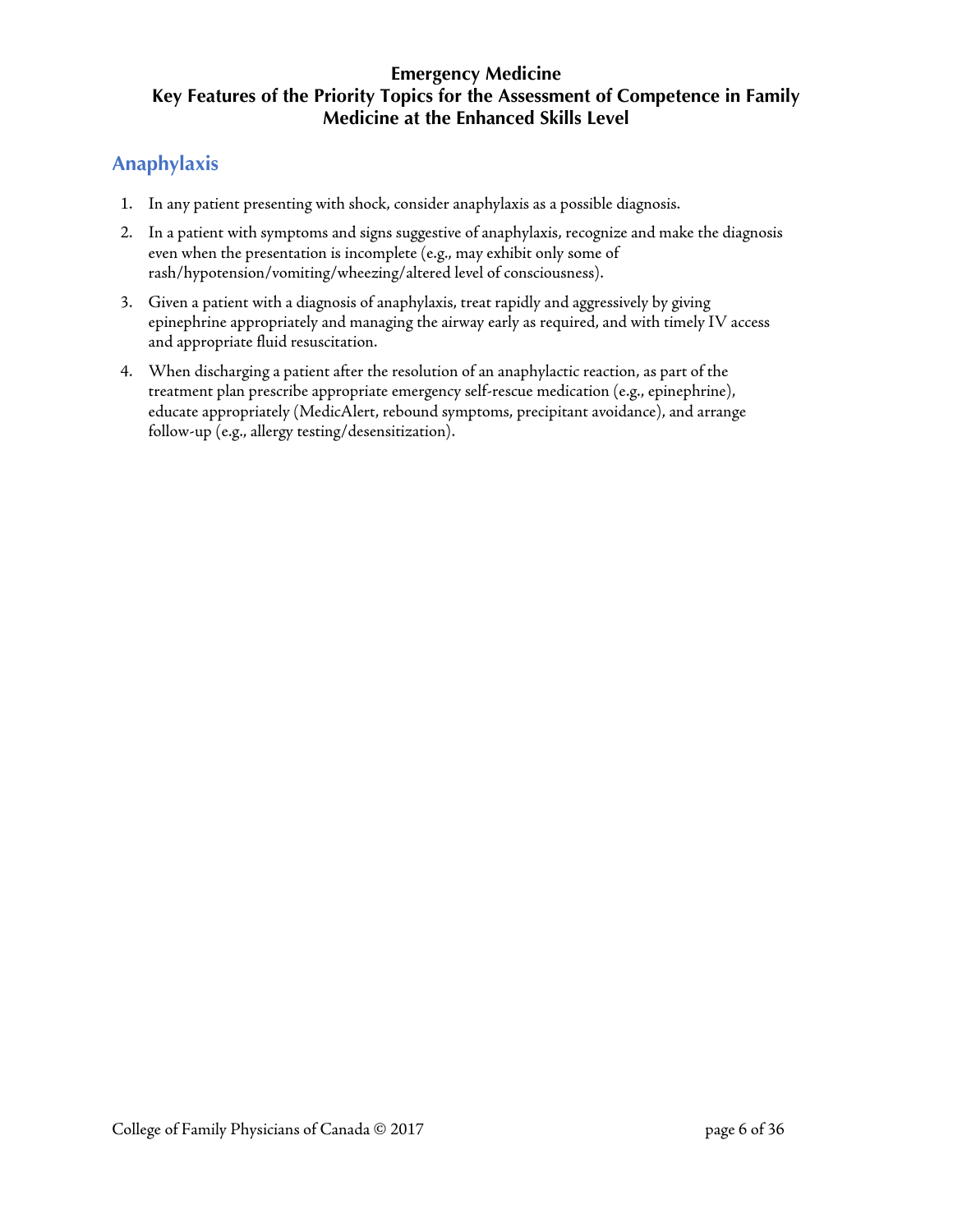# <span id="page-6-0"></span>**Arrhythmia**

- 1. Given a patient presenting with non-specific symptoms that may be from hypoperfusion (e.g., dizziness, vertigo, light-headedness, syncope, presyncope), rule out arrhythmia as a possible cause.
- 2. When interpreting a patient's ECG, identify subtle signs that may indicate a risk of serious arrhythmia (e.g., prolonged QT in toxicology, peaked T waves in hyperkalemia, delta waves in palpitations).
- 3. When interpreting an ECG or rhythm strip of a patient with an arrhythmia, use a systematic approach to the interpretation of the arrhythmia (e.g., differential diagnosis of narrow or wide complex tachycardia, diagnose AV blocks).
- 4. In managing a patient with an arrhythmia, distinguish between stable and unstable presentations (e.g., signs of inadequate perfusion, risk of imminent collapse) and select the most appropriate treatments (electrical and/or pharmacological) according to the stability of the patient.
- 5. Given a patient with a specific arrhythmia, establish a differential diagnosis of the likely precipitating causes.
- 6. In a patient presenting with a specific arrhythmia (e.g., WPW, toxicology, hypothermia, prolonged QT), adjust management to the special circumstance.
- 7. In a patient with a reperfusion arrhythmia, manage supportively with clearly indicated pharmacotherapy.
- 8. Given a patient who has return of spontaneous circulation following cardiac arrest, initiate therapeutic hypothermia as indicated.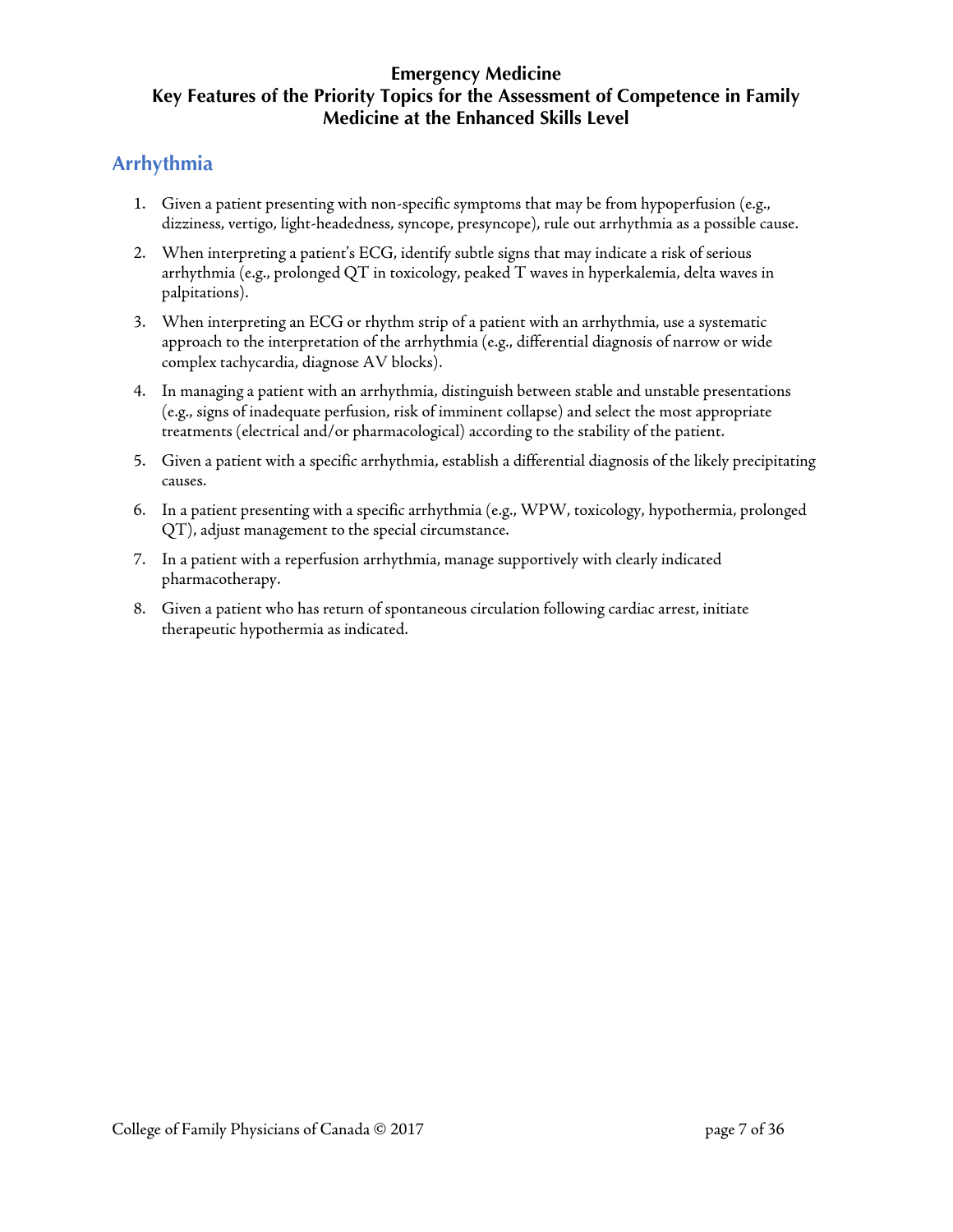### <span id="page-7-0"></span>**Asthma/COPD**

- 1. When a patient presents with a first episode of wheezing, consider a wide differential diagnosis (e.g., foreign body, croup/bronchiolitis, airway obstruction, CHF, PE, pneumonia, anaphylaxis) before concluding it is asthma.
- 2. In a patient with an exacerbation of asthma/COPD, look for a high-risk history (e.g., previous ICU stays/intubations, recent steroid use, multiple ER visits) to help determine optimal management.
- 3. In a patient with an exacerbation of asthma/COPD, use objective measures to establish the severity of episode (e.g.,  $FEV_1/peak$  flows, rising pCO<sub>2</sub>, fatigue, mental status).
- 4. Given a patient with asthma and comorbid conditions, identify and treat the comorbid conditions in a timely fashion (e.g., CHF, CAD, pneumonia, pneumothorax).
- 5. When a patient presents with acute asthma, initiate treatment to stabilize prior to definitive diagnosis (e.g., early beta agonists, steroids, oxygen, anticholinergics).
- 6. Given a patient with an asthma or COPD exacerbation, use steroids (systemic and/or inhaled) when indicated.
- 7. In a patient with impending respiratory failure that may not be obvious, look for and recognize the important clinical indicators of worsening respiratory deterioration (e.g., signs of fatigue on physical exam, confusion, hypoxia, hypercarbia), and initiate early, aggressive, non-invasive airway support as needed (e.g., BiPAP, CPAP, Heliox).
- 8. Prior to discharging a patient after management of an acute exacerbation of asthma/COPD:
	- a) Ensure that the episode is truly resolved (e.g., patient passes a "road test" on exertion and objective measurements such as  $FEV<sub>1</sub>$  are good)
	- b) Review disease management with the patient to reduce the likelihood of early recurrence and return (e.g., ensure proper MDI technique, adequate prescriptions, timely follow-up)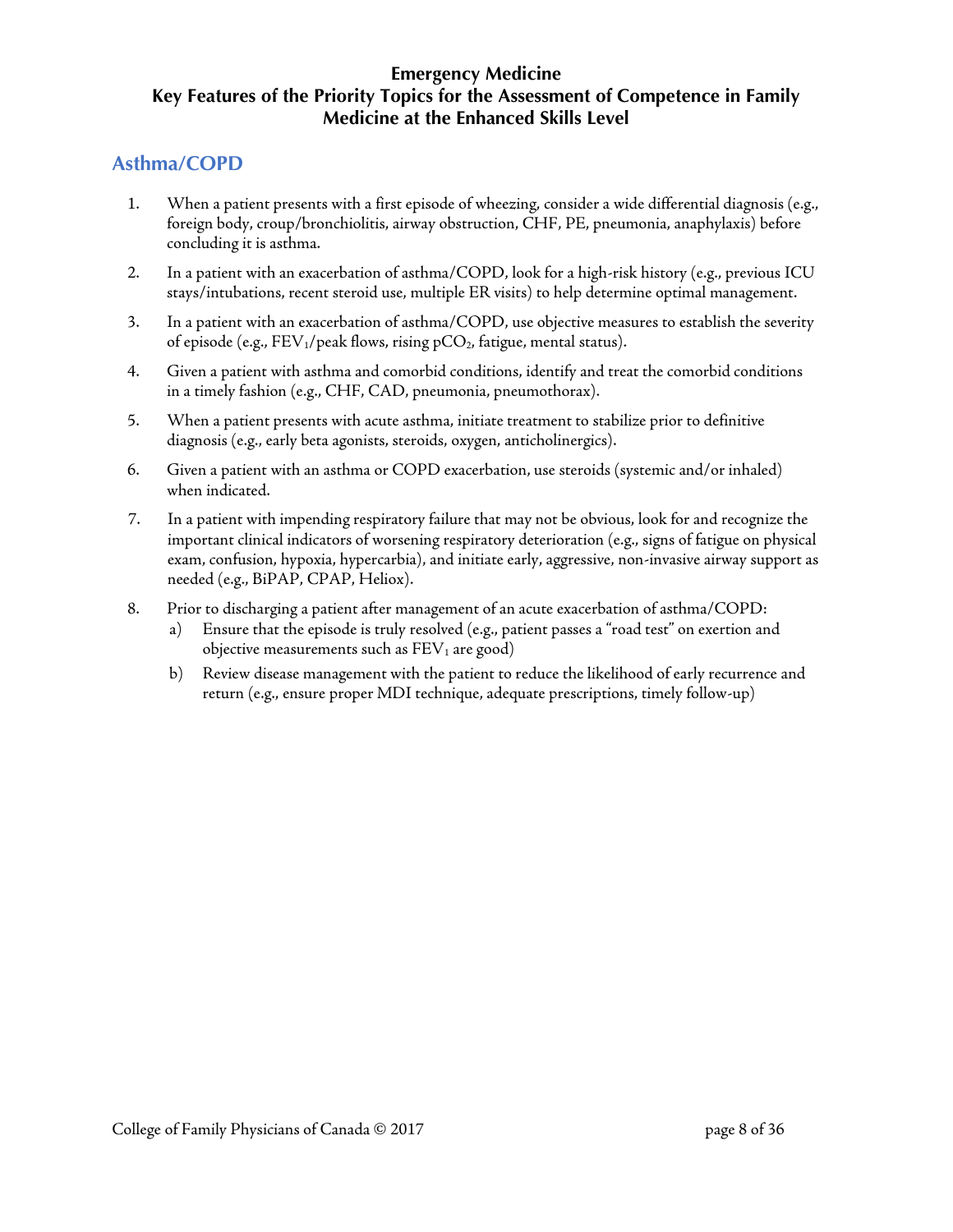#### <span id="page-8-0"></span>**Burns**

- 1. In burn patients, assess carefully also for associated injuries (e.g., trauma, smoke inhalation, toxic exposure [cyanide, carbon monoxide]), and for complications (e.g., compartment syndrome, rhabdomyolysis, acidosis, electrolyte abnormalities).
- 2. In burn patients with possible inhalational injury, seek signs of potential airway injury and intervene early, if indicated.
- 3. In patients with severe burns, treat pain early and effectively (e.g., IV analgesia).
- 4. In patients with major burns, administer fluid replacement appropriately (e.g. calculate fluid replacement based on time of injury rather than time of arrival in the emergency department) and monitor response.
- 5. In a burn patient who has been assessed and stabilized, determine the appropriate disposition based on all the key factors in the clinical presentation (e.g., location and severity of burn, age of patient, comorbidity, social conditions).
- 6. In patients who present with severe unexplained hand or finger pain, inquire about chemical exposure (e.g., hydrofluoric acid).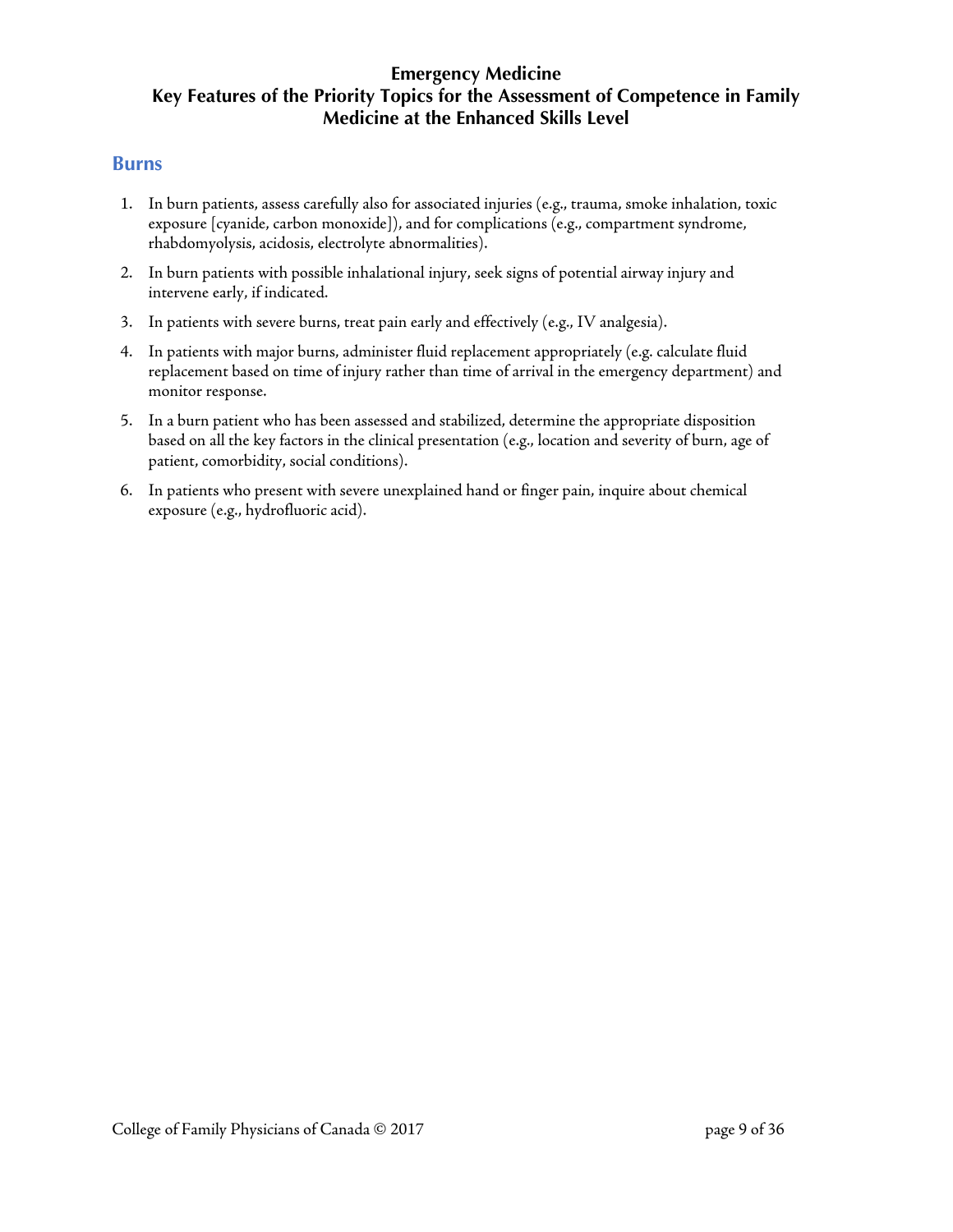# <span id="page-9-0"></span>**Cerebrovascular Accident (CVA)**

- 1. In a patient with acute neurologic signs or symptoms, consider diagnoses other than a CVA when establishing the differential diagnosis (e.g., migraine, hypoglycemia, Todd's paralysis, tumour)
- 2. When a patient presents with symptoms secondary to non-MCA (middle cerebral artery) distributions (e.g., posterior circulation deficits, confusion), recognize CVA in subtle patient presentations.
- 3. In a patient with new but persistent acute neurological deficit of likely vascular origin, determine the pertinence of attempting urgent reperfusion by:
	- Identifying the anatomic territory of injury
	- Looking for precipitating causes (e.g., arrhythmia, embolus secondary to ACS)
	- Selecting the appropriate imaging modality (non-contrast CT versus CT angiogram versus triphasic contrast CT)
	- Assessing the patient's eligibility for, and the risks of, thrombolysis.
- 4. In a patient with a transient neurological deficit, stratify risk of a recurrent event (e.g., ABCD<sup>2</sup>) and arrange for ancillary evaluation (e.g., carotid Doppler, Holter monitor, ECG) in a timely fashion.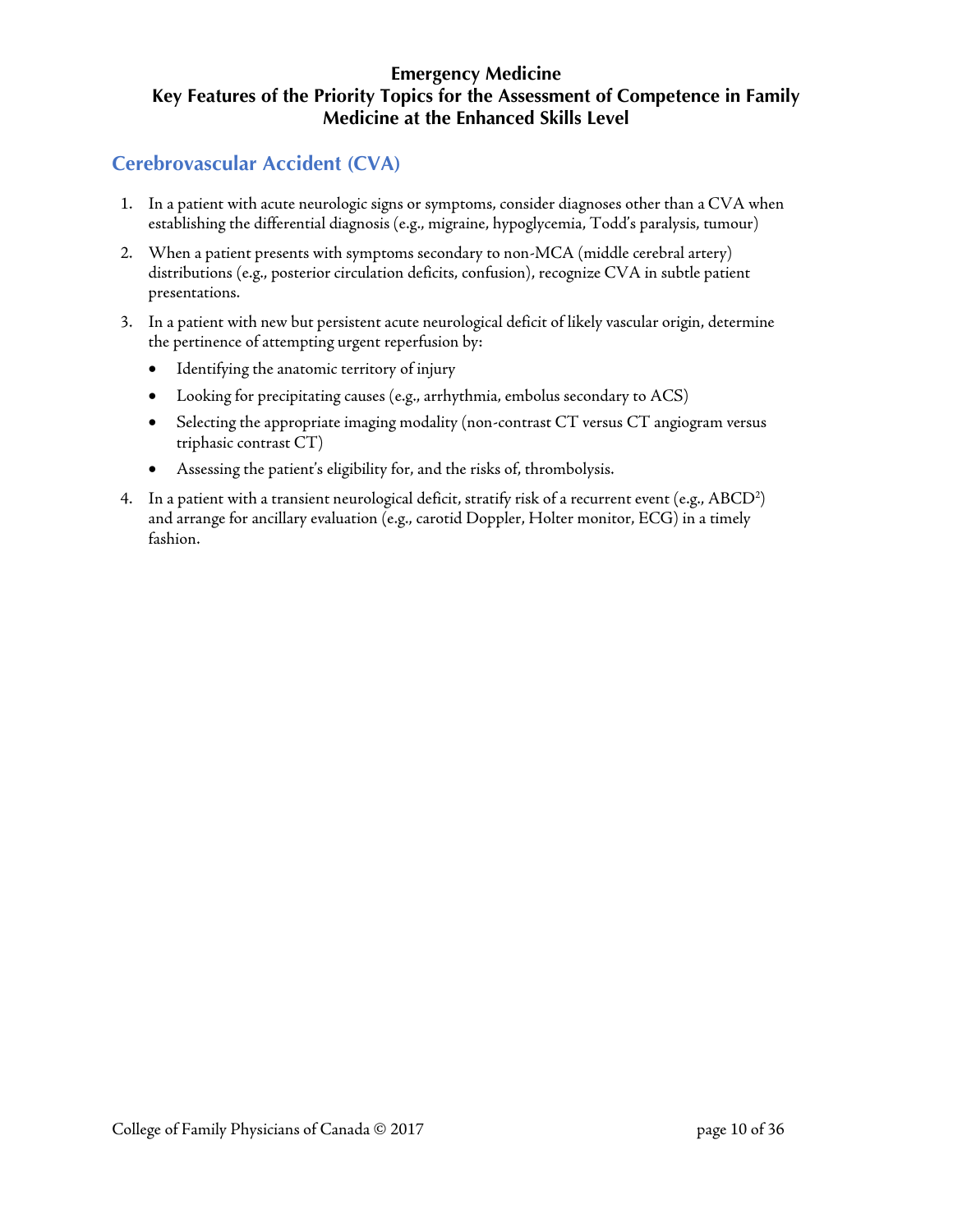## <span id="page-10-0"></span>**Chest Pain**

- 1. In a patient with undifferentiated chest pain, assess for life-threatening diagnoses first and promptly recognize clinical presentations that clearly suggest these diagnoses (e.g., ACS, PE, pneumothorax, aortic dissection).
- 2. In a patient with undifferentiated chest pain, initiate rapid treatment and investigation of possible diagnoses as they arise, even though the history may be incomplete (e.g., early ASA if possible ACS, early ECG).
- 3. In a patient with undifferentiated chest pain, perform a detailed history of the characteristics of the pain and associated symptoms to help distinguish serious from benign diagnoses, and to generate the appropriate differential diagnosis for the patient.
- 4. In a patient with undifferentiated chest pain, identify risk factors that may affect the pre-test probability of important possible diagnoses such as ACS or pulmonary embolus.
- 5. In a patient with undifferentiated chest pain, do not rule out important diagnoses based on unreliable clinical features or early test results (e.g., chest wall tenderness, response to a "pink lady," normal cardiac enzymes, normal ECG, normal CXR, negative D-dimer).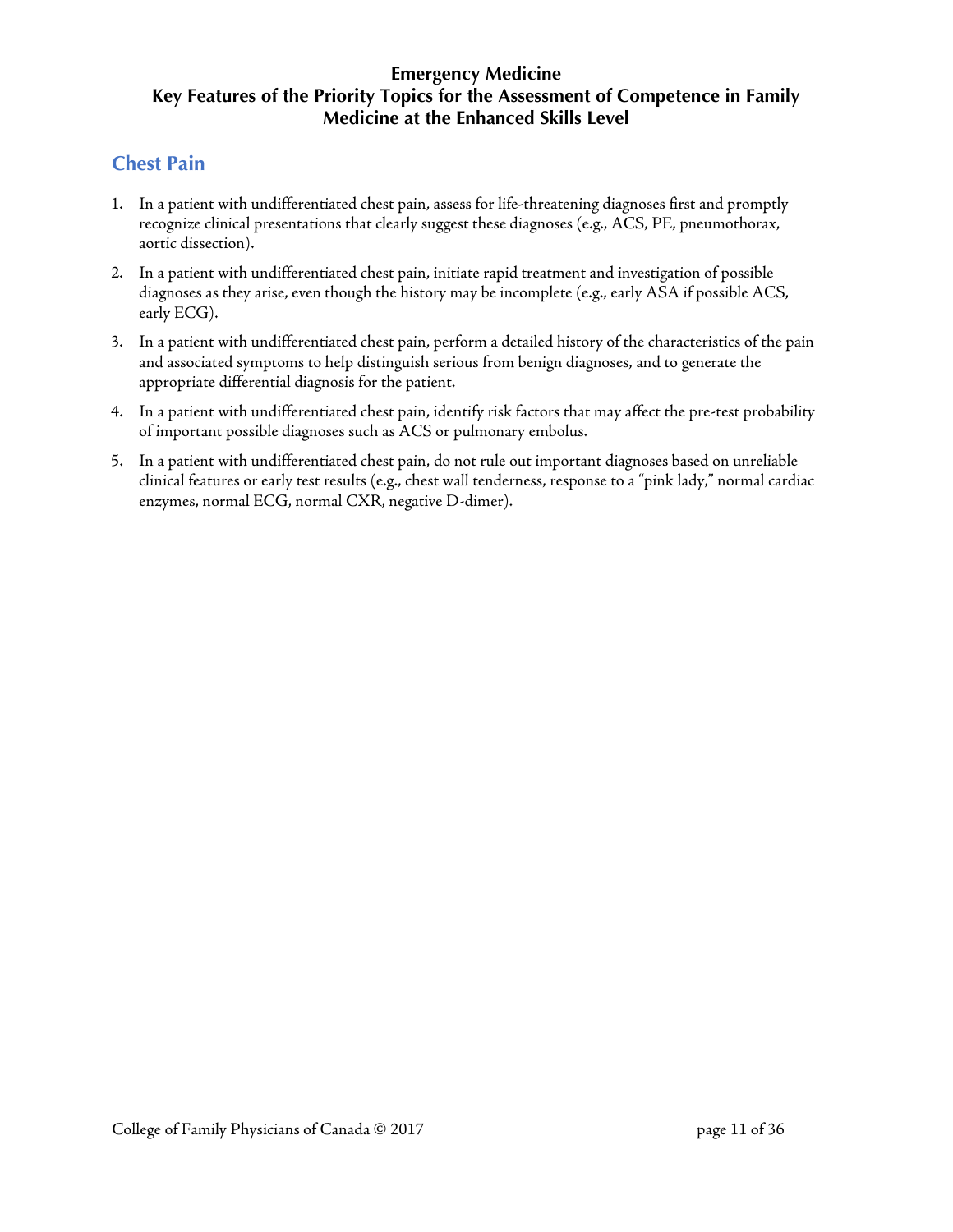### <span id="page-11-0"></span>**Common Fractures/MSK**

- 1. Given a patient with one injury, look for other injuries that are commonly associated with it (e.g.,  $c$ alcaneus/L-spine, proximal fibula  $#$  with ankle injury, C-spine  $#$  with concomitant other spinal #, neurovascular injury with fracture/dislocation).
- 2. Given a patient with a particular injury, suspect the appropriate particular causative etiology (e.g., posterior shoulder dislocation and seizures; nightstick fracture = look for other signs of assault).
- 3. When a patient presents with localized pain, consider the possibility of a referred etiology (e.g., hip lesion presenting as knee pain, cervical disc presenting as upper limb pain).
- 4. In a patient with a suspected fracture who has a negative initial X-ray, consider the possibility of occult fractures (e.g., scaphoid, hip, elbow) and manage accordingly.
- 5. When managing displaced fractures/dislocations, assess neurovascular status before and after all manipulations, and reduce before imaging when indicated.
- 6. In an injured patient with fracture(s), look for and identify those that may in fact be "open" but only when examined for carefully (e.g., puncture wounds, those covered with bandages, adjacent lacerations, closed fist injuries), to ensure timely treatment.
- 7. When a patient presents with an injury that likely requires urgent operative treatment, refer promptly for surgical consultation (e.g., compartment syndrome, open fractures, fractures that require surgical management).
- 8. In a patient with a fracture or injury that has been accurately diagnosed and initially managed, arrange appropriate disposition (e.g., splint, pain control, timely follow-up).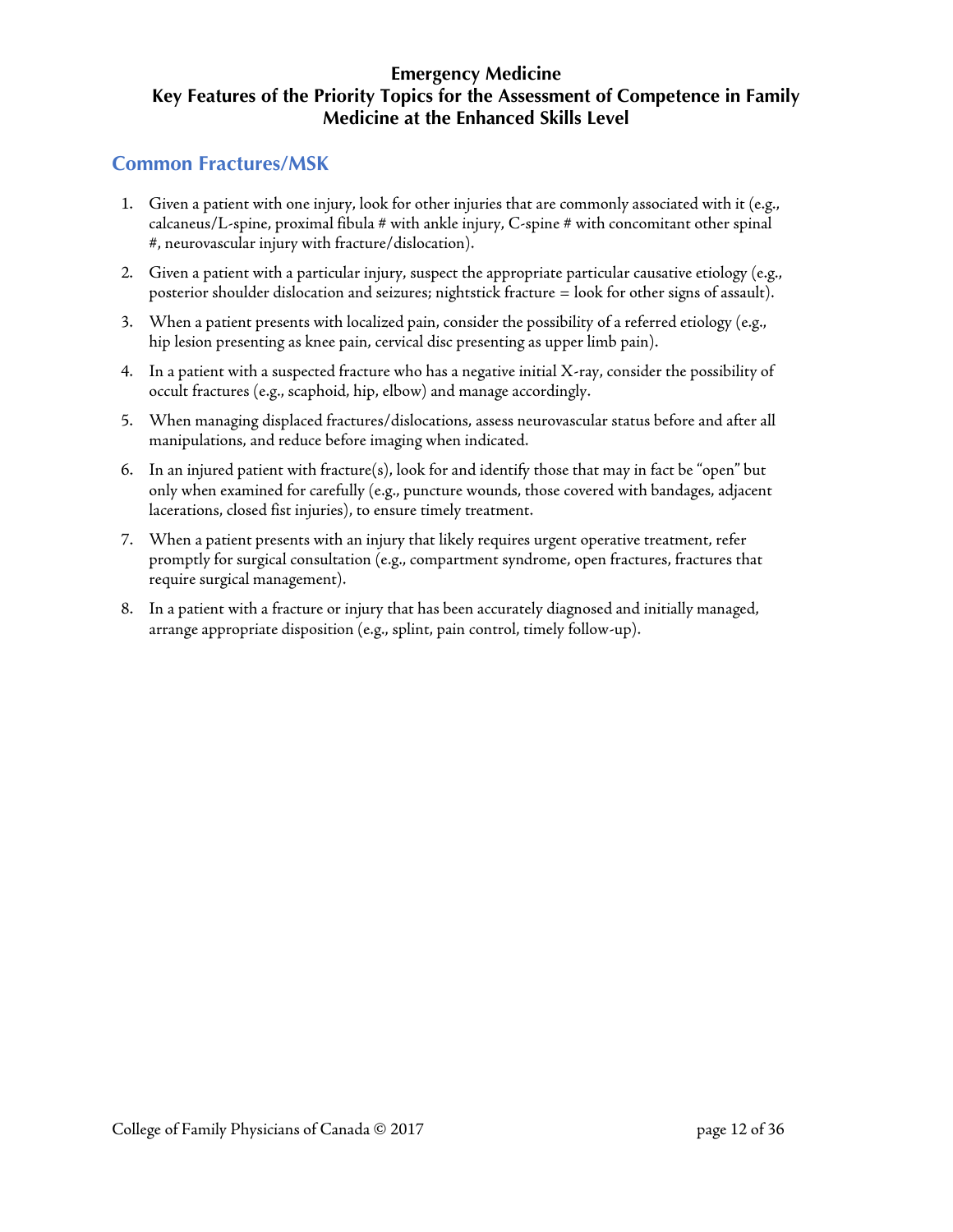# <span id="page-12-0"></span>**Continuous Quality Improvement (CQI)**

- 1. Given an adverse event, close call, or unexpected poor patient outcome, identify the causative contributing factors and implement corrective action to prevent recurrence.
- 2. Given an adverse event, regardless of patient outcome, disclose its occurrence, effects, and consequences to the patient and/or their family.
- 3. Plan and implement a proactive analysis of the quality of care using patient outcome measures (i.e., quality indicators).
- 4. Given a quality of care analysis that has identified an issue that needs improvement (e.g., patient outcomes, efficiency of care delivery, patient satisfaction, patient safety), design a simple project to implement an intervention to improve the quality of care, including the re-measurement of the impact of the intervention.
- 5. Seek to improve general patient safety in the ED milieu by reviewing and identifying issues that need improvement based on the general principles of patient safety, including but not limited to:
	- Use of two patient identifiers
	- Proper hand hygiene technique
	- Infection control precautions
	- Effective communication techniques such as Situation, Background, Assessment, Recommendation (SBAR) or graded assertions
	- Safe medication practices (e.g., avoid abbreviations, symbols, and certain dose designations)
	- Principles of medication reconciliation
- 6. Include, on a permanent and ongoing basis, regular and effective quality improvement activities in all aspects of daily emergency medicine practice.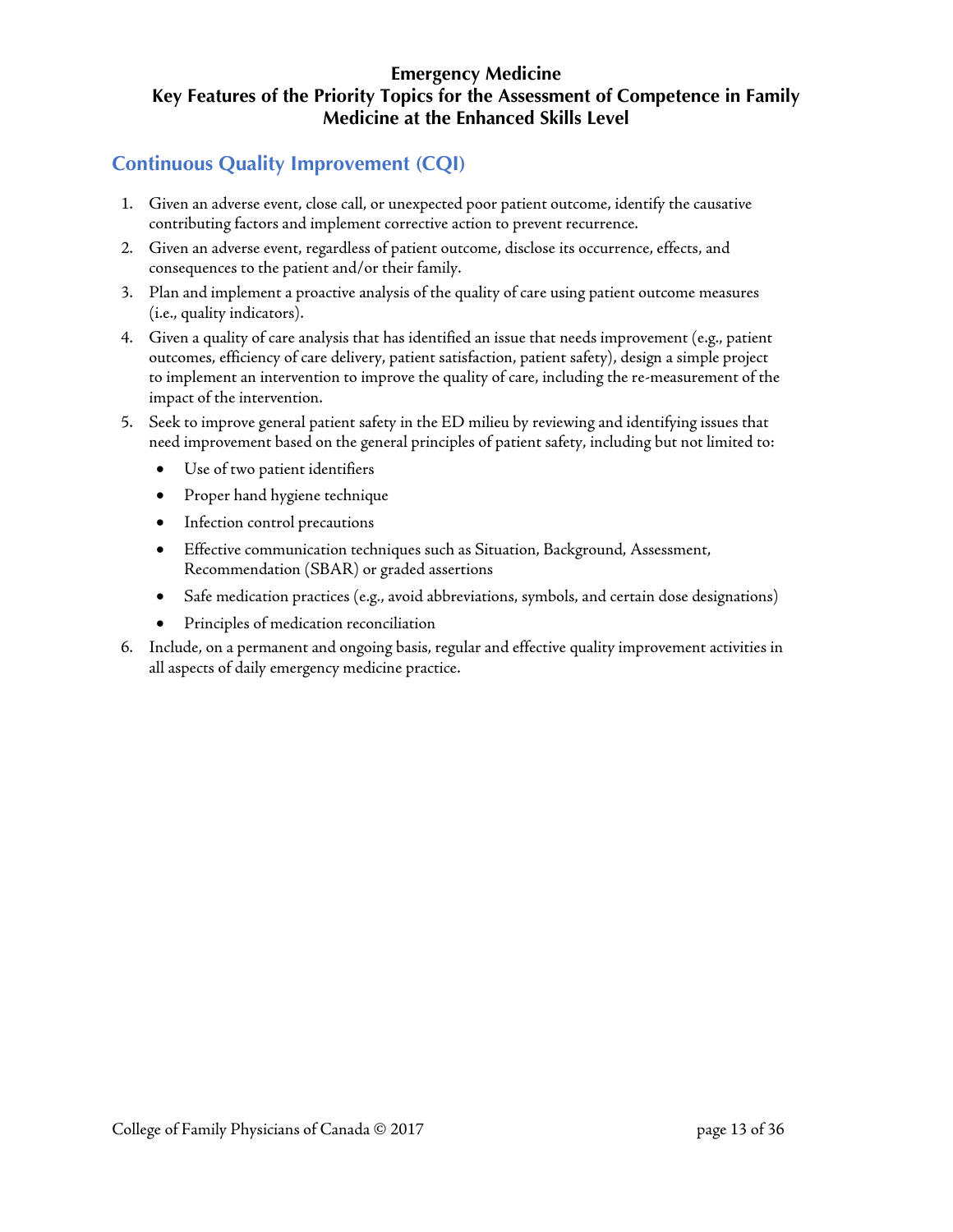# <span id="page-13-0"></span>**Critical Appraisal**

- 1. When performing a critical appraisal, identify the type of study design (e.g., prospective, retrospective, case-control, observational, randomized, blinded) and identify its inherent strengths and limitations with respect to the presumed purposes of the study.
- 2. Given the data of a specific study, derive basic biostatistics (i.e., sensitivity, specificity, likelihood ratio, number needed to treat/harm) and interpret their meaning in this context.
- 3. Apply given basic biostatistics (i.e., sensitivity, specificity, likelihood ratio, number needed to treat/harm) to justify directions for specific clinical situations/practice.
- 4. Given the results of a specific study, determine the pertinence for clinical practice by assessing whether the outcomes have clinical significance versus statistical significance (i.e., patient-oriented versus disease-oriented end points), whether the results are applicable to one's own patient population/practice, and whether they correlate with the author's stated conclusions in the abstract/summary.
- 5. Given a specific clinical scenario, incorporate evidence-based information in clinical decision making and management of the patient.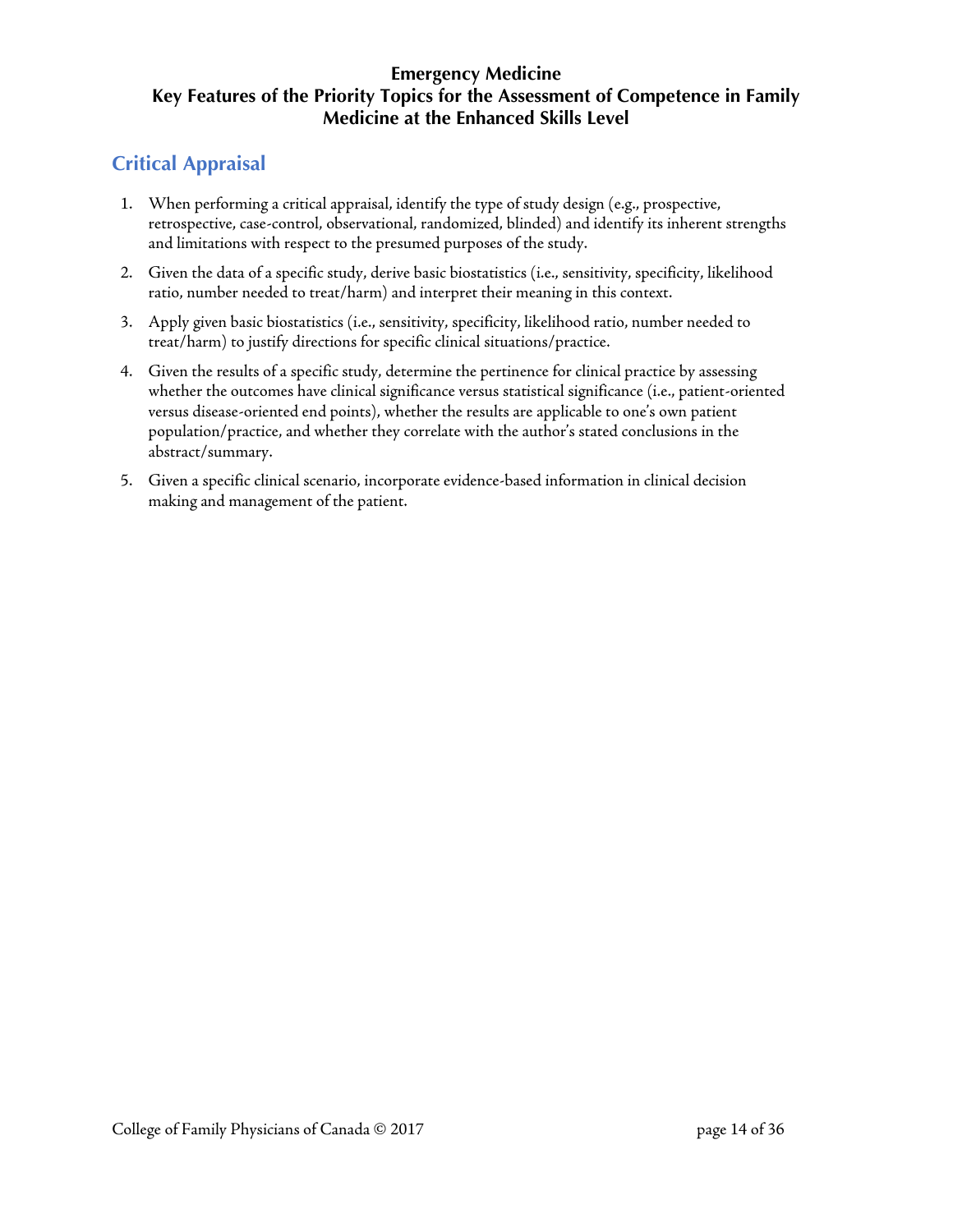## <span id="page-14-0"></span>**Decreased Level of Consciousness**

- 1. In a patient presenting with altered level of consciousness (LOC), develop an appropriately broad differential diagnosis (e.g., metabolic, infectious, structural, medications, recreational drugs, postictal) while promptly ruling out the serious possible causes (e.g., intracranial hemorrhage/thrombosis, meningitis/encephalitis, toxins).
- 2. In a patient with altered LOC, treat reversible causes promptly (e.g., hypoglycemia, hypoxia, opioid intoxication, hypotension/hypovolemia).
- 3. In a patient presenting with altered LOC, actively seek collateral/pre-hospital history and confirm the nature of the change in LOC from the patient's baseline.
- 4. When a patient presents with a decreased LOC, do not accept a minor diagnosis (e.g., alcohol intoxication) as a cause without having eliminated other potential serious causes (e.g., head trauma).
- 5. In a patient with altered LOC, use both qualitative and quantitative descriptors to document the degree of decreased LOC and to monitor the trend in level over time (e.g., Glasgow Coma Scale).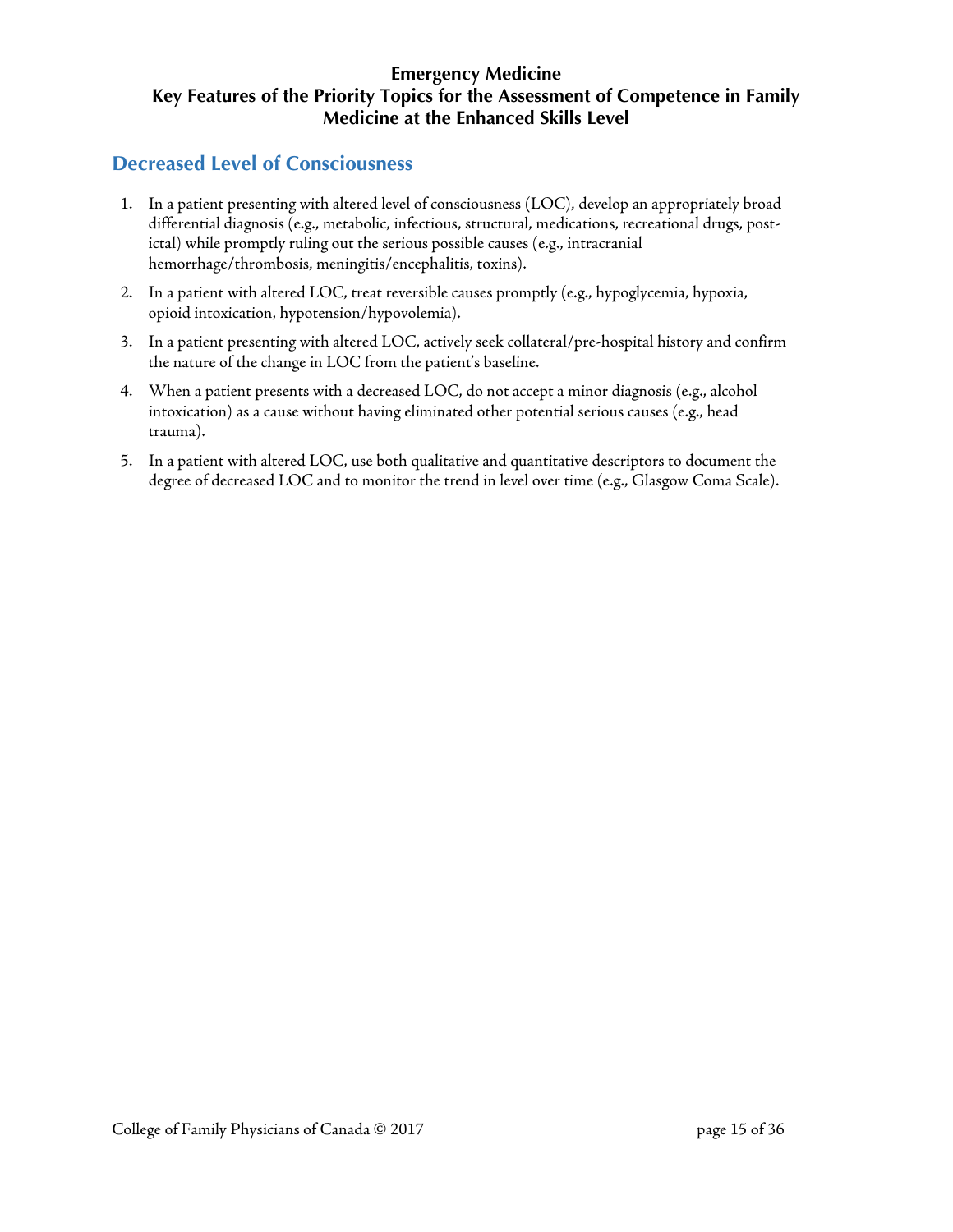## <span id="page-15-0"></span>**Deep Venous Thrombosis (DVT)/Pulmonary Embolus (PE)**

- 1. In a patient whom you suspect may have a DVT/PE, include the specific elements in the history that will permit an accurate assessment of the patient's baseline risk of the illness.
- 2. In a patient whom you suspect may have a DVT/PE, examine specifically for the presence or absence of signs consistent with DVT/PE and for those suggestive of other competing diagnoses.
- 3. In a patient whom you have questioned and examined for a possible DVT/PE, use available clinical decision rules to determine the patient's pre-test probability of having a DVT/PE.
- 4. In a patient with a determined specific pre-test probability of having a DVT/PE, investigate using ancillary tests appropriate to this pre-test probability (e.g., do not order a D-dimer test in high-risk patients).
- 5. In a patient whom you are investigating for a DVT/PE, adapt the testing to take into account their underlying medical history or comorbid conditions (e.g., ultrasound legs first for pregnant women, CT instead of VQ in patients with underlying respiratory disease).
- 6. In a patient with a confirmed DVT/PE, initiate appropriate treatment adapted to their underlying medical history or comorbid conditions (e.g., no warfarin in pregnancy, no low-molecular-weight heparin in renal failure).
- 7. In a patient with a confirmed DVT/PE, use objective findings (e.g., respiratory rate, oxygen saturation, biomarkers) to determine the safety of a potential treatment as an outpatient.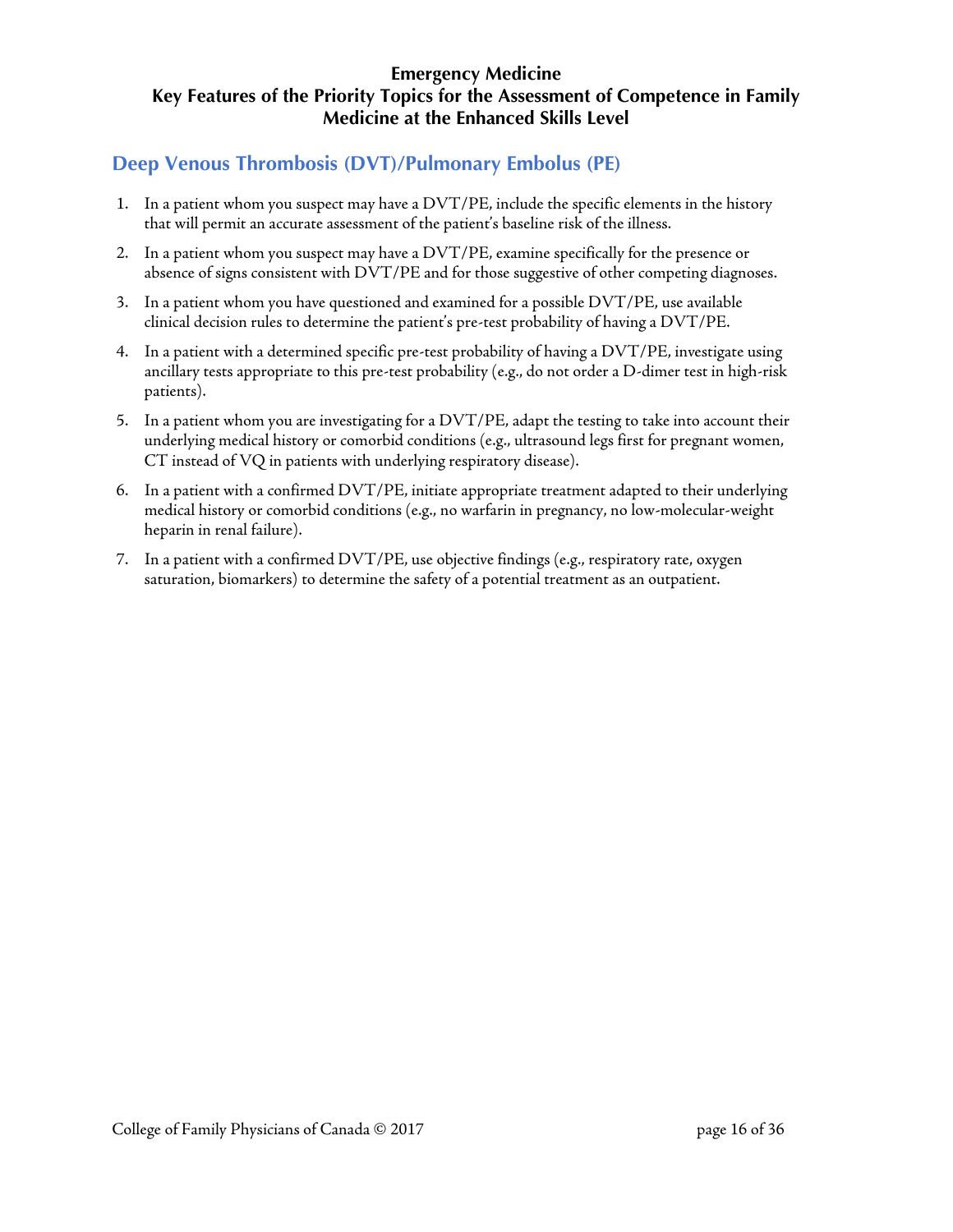# <span id="page-16-0"></span>**Delirium/Agitation**

- 1. Given a patient presenting with agitation, look for and identify features to help distinguish between delirium, dementia, and psychosis.
- 2. Given a patient with delirium, consider a broad differential diagnosis (e.g., intracranial lesion, intoxication/withdrawal, metabolic) while looking for and promptly treating reversible causes.
- 3. When managing an agitated patient, ensure the safety of all involved (patient, staff, families, other patients).
- 4. In a delirious or agitated patient who requires physical restraint, first use appropriate chemical agents to sedate to appropriate levels, then ensure proper monitoring and surveillance as long as physical restraints are maintained.
- 5. In a patient who is delirious, assess their capacity to make decisions about their medical care and decide on the need for a substitute decision-maker or formal certification and involuntary treatment.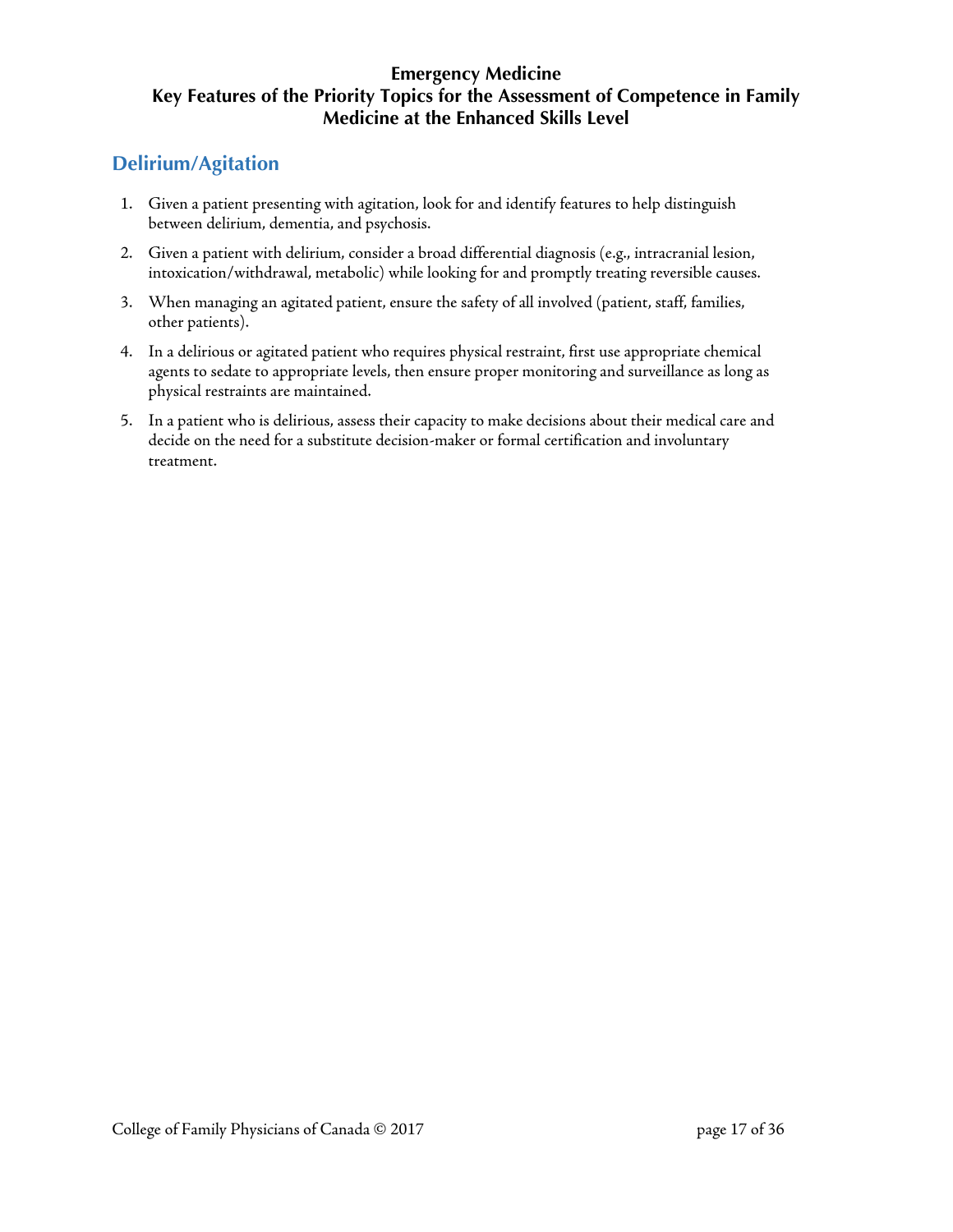## <span id="page-17-0"></span>**Emergency Medical Services (EMS)**

- 1. Given a call to an ED from an EMS provider:
	- a) Elicit a focused history regarding the pending patient or patients to adequately prepare for their arrival.
	- b) Provide direction as required to EMS providers in the field for triage and ongoing treatment (e.g., notification of acceptance, protocol activation, symptom relief, termination of resuscitation).
	- c) Prepare your department and the hospital as required for the arrival of incoming patient(s) (e.g., personnel and teams, space, equipment, OR, back-up).
- 2. On arrival of a patient by EMS, obtain a focused history from the EMS personnel regarding information only available from them (e.g., details of scene, treatment en route, changes in patient status en route, length of time with patient).
- 3. For a patient, whose needs exceed the capacity of care of your facility, and for whom the benefits of transport appear to outweigh the risks, prepare your patient for transfer (e.g., airway control, IV access, decompress prior to air transport) to mitigate the potential risks inherent to the patient's conditions and the transport situation with the EMS resources available.
- 4. Given a major out-of-hospital emergency situation (e.g., mass casualty, environmental disaster) advise and direct EMS in the management of patients prior to their arrival at the ED (e.g., triage, initial treatment, decontamination).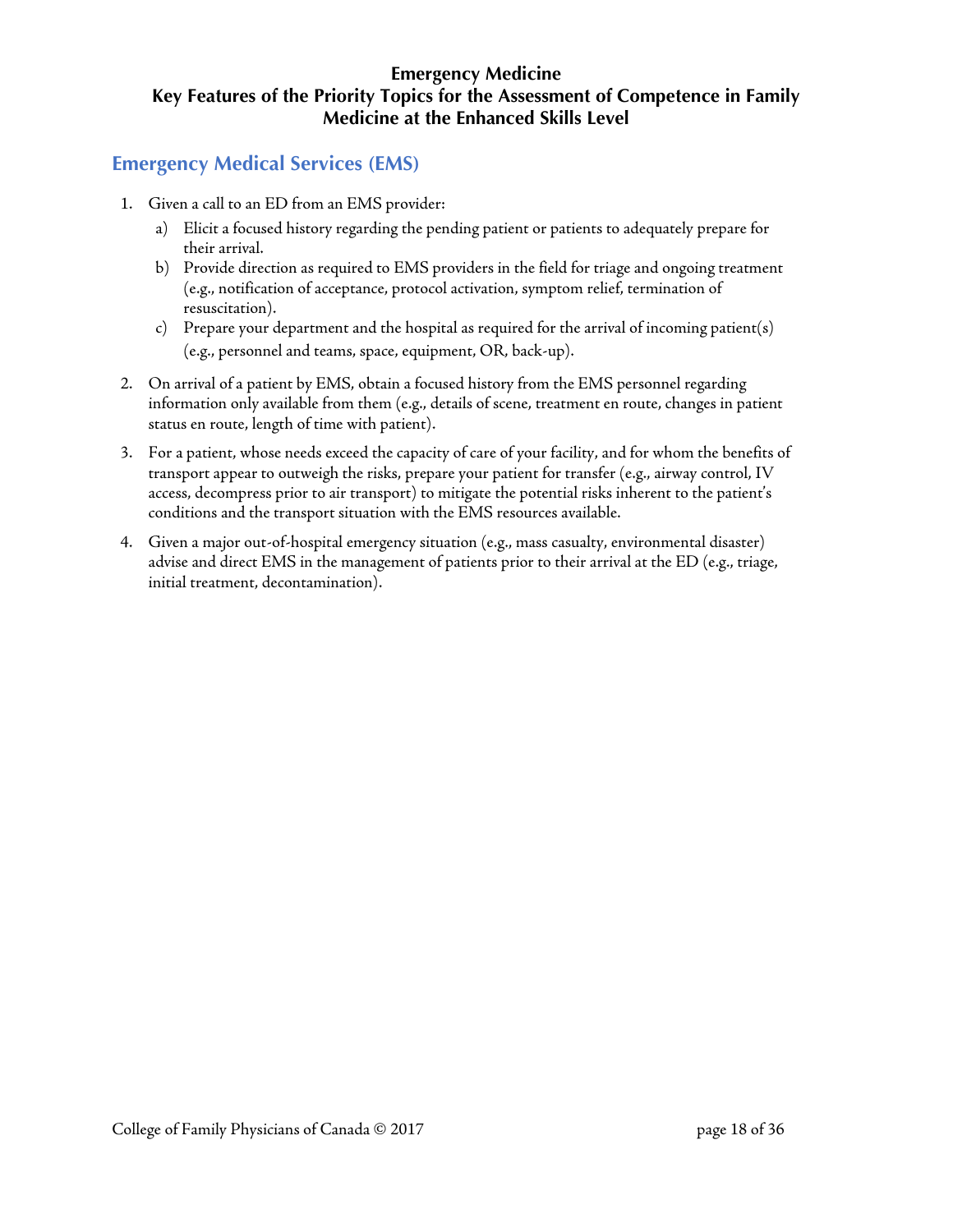### <span id="page-18-0"></span>**Environmental**

- 1. Suspect the diagnosis of heat stroke in a patient with altered mental status and fever in a situation of heat stress, and act immediately to reduce the temperature.
- 2. When managing a patient with severe hyperthermia (i.e., at risk for heat stroke), cool the patient promptly and aggressively using multiple effective modalities, before having confirmed any etiological diagnosis, while considering the need to look for etiologies other than environmental heat stress (e.g., neuroleptic malignant syndrome, OD, endocrine, infections).
- 3. When managing a hypothermic patient, use effective modalities for rewarming, monitor the temperature using an accurate probe, and continue appropriate resuscitation measures until core temperature has recovered.
- 4. Recognise that pain and other unexplained symptoms after diving could be dysbarism in origin, and refer the patients for hyperbaric therapy when appropriate.
- 5. In patients presenting following an electrical injury, consider and look for internal injuries (including myocardial) and associated trauma that are not apparent from external signs, and monitor appropriately until the risk of complication is mitigated.

See also[: Burns,](#page-8-0) [Infectious diseases](#page-23-0)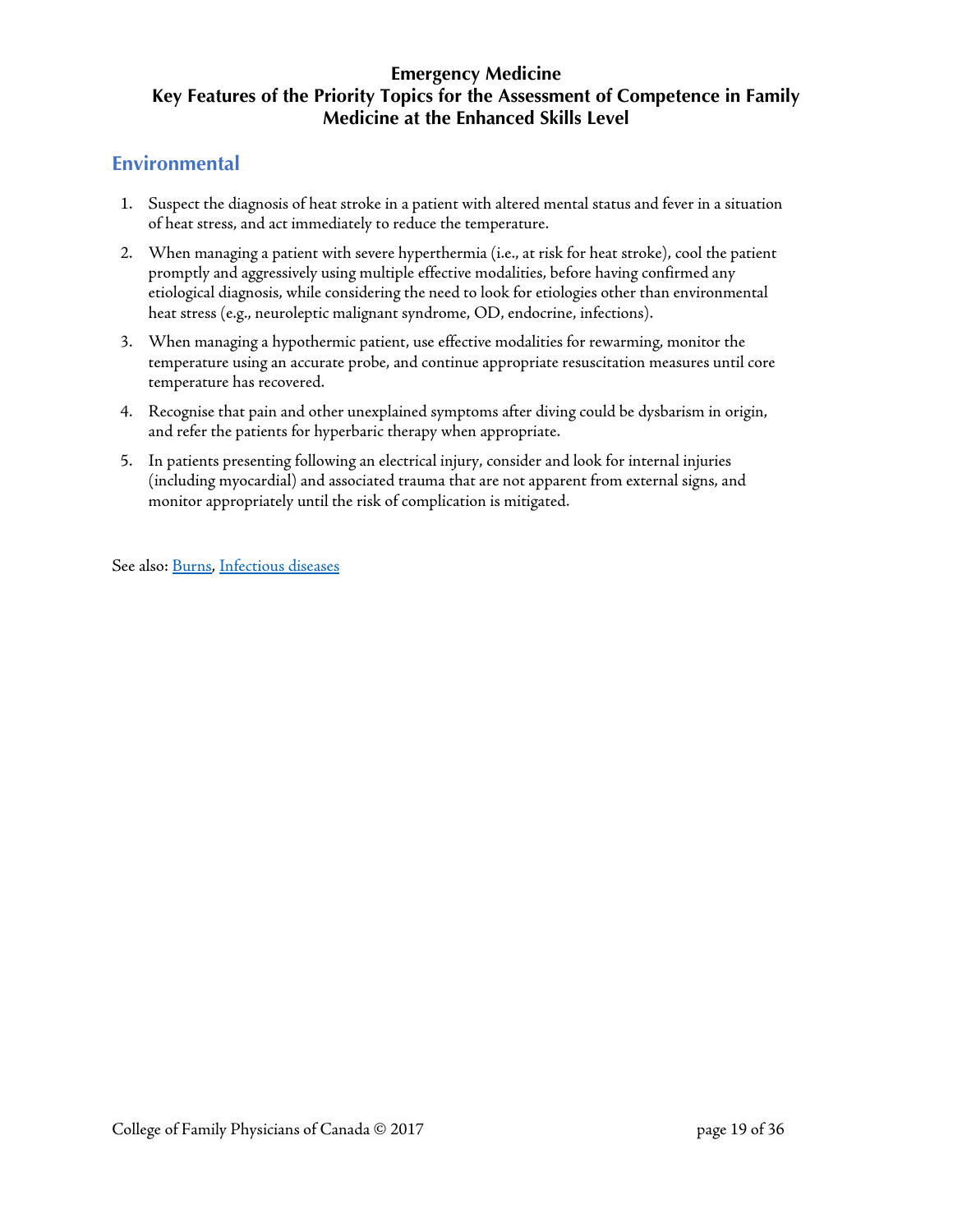## <span id="page-19-0"></span>**Eye: Red Eye/Loss of Vision**

- 1. In patients with red eye, do not make a diagnosis of conjunctivitis without having first ruled out more serious possibilities (e.g., glaucoma, iritis, keratitis, foreign body).
- 2. In a patient presenting with red eye or vision loss, obtain a detailed history of ocular symptoms (e.g., onset, progression, and previous episodes; trauma; pain; vision loss) and pertinent systemic illness (e.g., temporal arteritis, ankylosing spondylitis).
- 3. For all patients with ocular complaints, measure and document visual acuity, then perform a detailed physical examination of the eye, including a slit lamp examination.
- 4. In patients with viral ocular infections, avoid routine prescription of topical steroids.
- 5. In patient presenting with a subconjunctival hemorrhage following trauma to the eye or orbital area, rule out the presence of a hyphema, including those that are diagnosed only on slit lamp examination.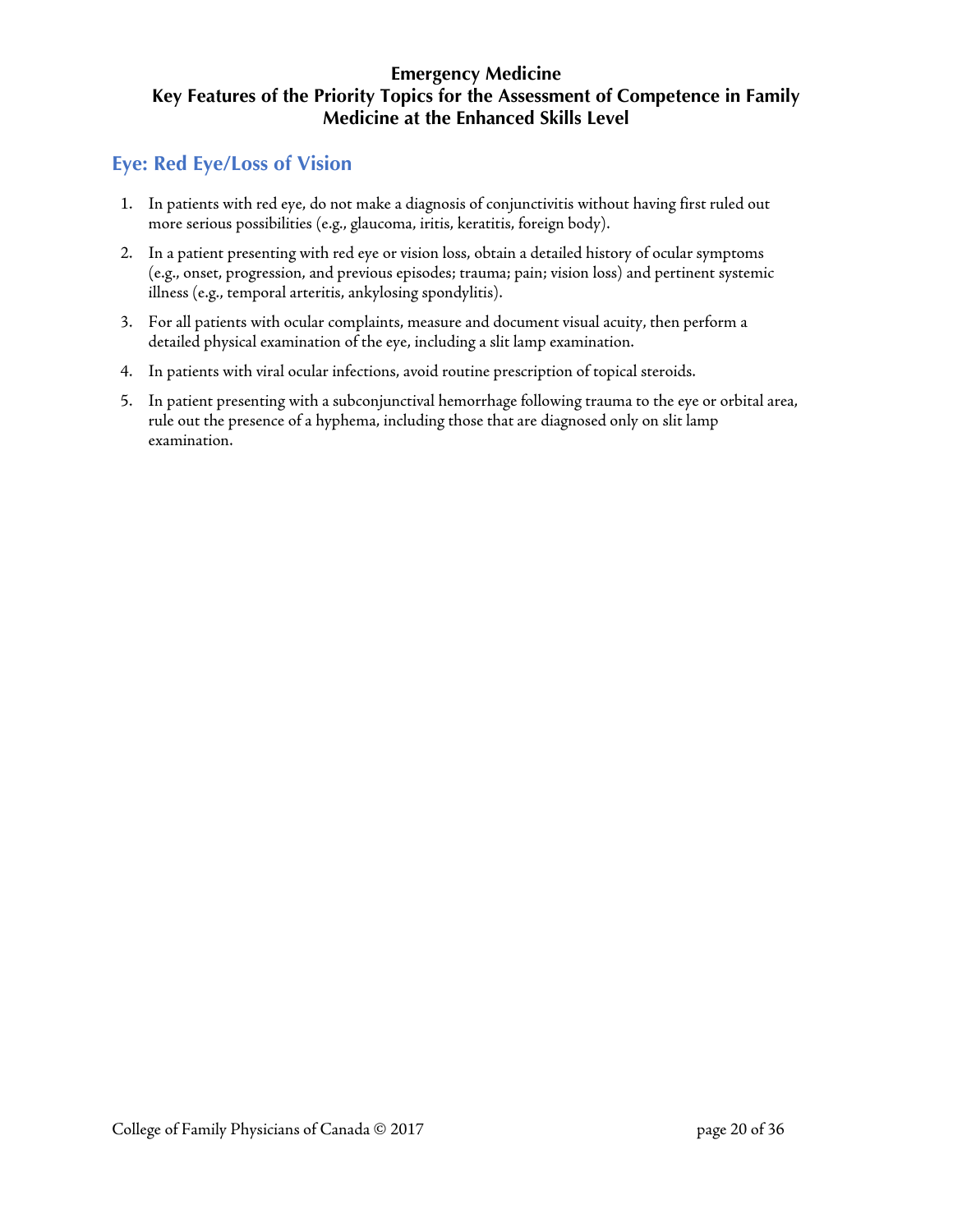# <span id="page-20-0"></span>**First-Trimester Bleeding**

- 1. In a patient with acute vaginal bleeding, look for and recognize early signs of shock (e.g., vital signs, orthostatic changes).
- 2. Given a patient with vaginal bleeding, consider pregnancy in the differential diagnosis and investigate appropriately to rule out an ectopic location when pregnancy is identified.
- 3. In any patient with vaginal bleeding in the first trimester, perform an appropriate pelvic exam (both speculum and bi-manual).
- 4. In the investigation of a pregnant patient with vaginal bleeding, recognize the limitations of quantitative beta-hCG and ultrasound testing (beta-hCG above discriminatory zone and no yolk sac in uterus) in ruling out ectopic pregnancy.
- 5. In pregnant patients with vaginal bleeding, determine maternal Rh status so as to offer prophylaxis for Rh sensitization.
- 6. In discharging a patient with a non-viable pregnancy, ensure appropriate arrangements for counselling, support, and follow-up.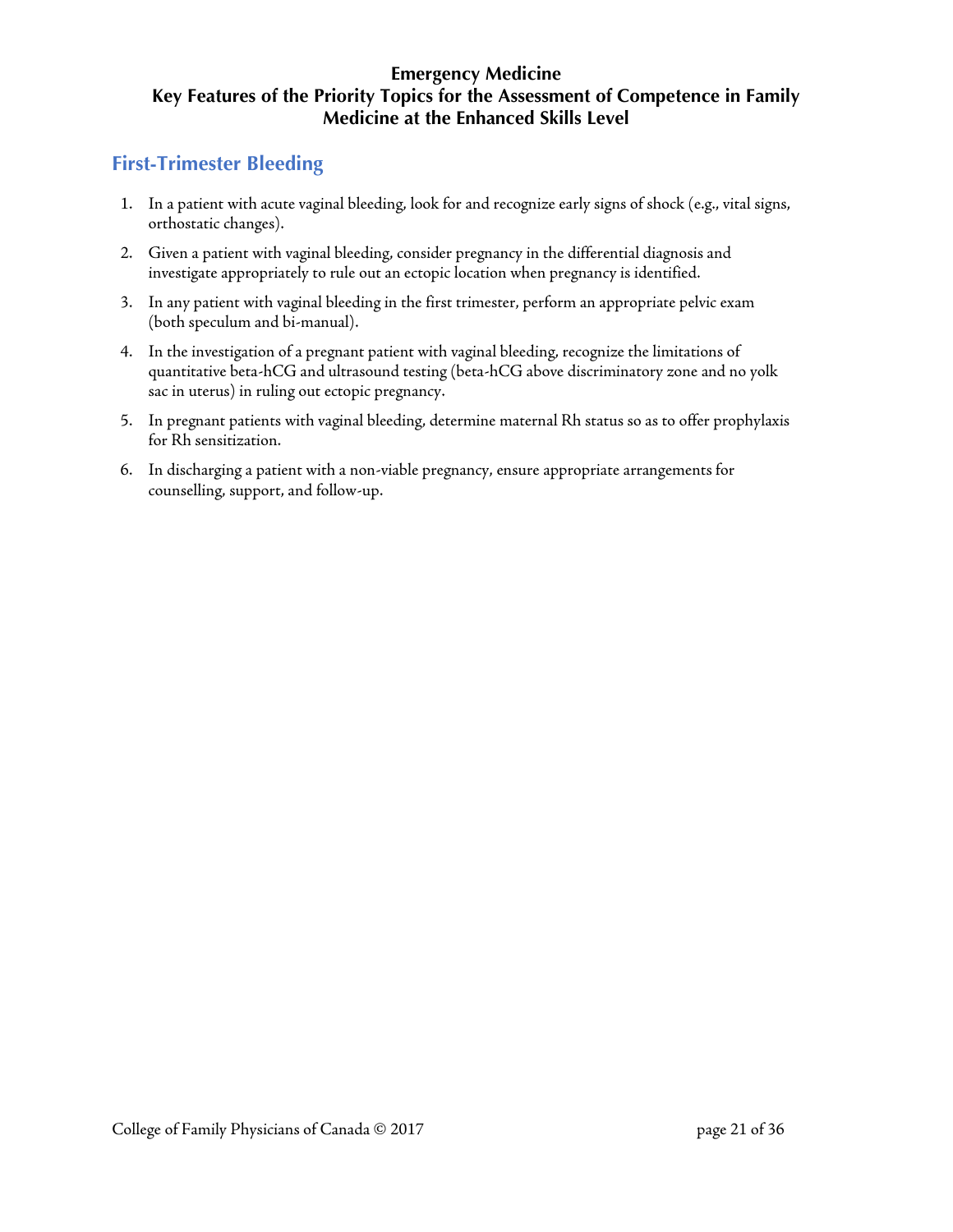# <span id="page-21-0"></span>**Gastrointestinal (GI) Bleed**

- 1. In a patient with a GI bleed, look for key risk factors that may suggest the likely etiology (e.g., medications, substances, constitutional symptoms, stigmata of liver disease or coagulopathy).
- 2. In a patient with an apparent lower GI bleed, do not assume it does not originate from an upper GI tract source.
- 3. In a patient with symptoms possibly related to hypo-perfusion (e.g., hypotension/tachycardia, angina, syncope, confusion) but without overt GI complaints, consider occult GI bleeding in the differential diagnosis.
- 4. In a patient with a complaint of upper or lower GI bleeding (e.g., melena, hematemesis), conduct a careful ENT and pulmonary exam to exclude possible extra-intestinal sources.
- 5. In a patient with a severe GI bleed, resuscitate optimally (e.g., early type and screen/cross-match, O negative versus type-specific versus cross-matched blood, aggressive crystalloid infusion).
- 6. In a patient with a GI bleed, expedite specific therapeutic interventions when indicated (e.g., octreotide, IV proton-pump inhibitor, endoscopy versus surgical intervention) in addition to continuing appropriate resuscitation.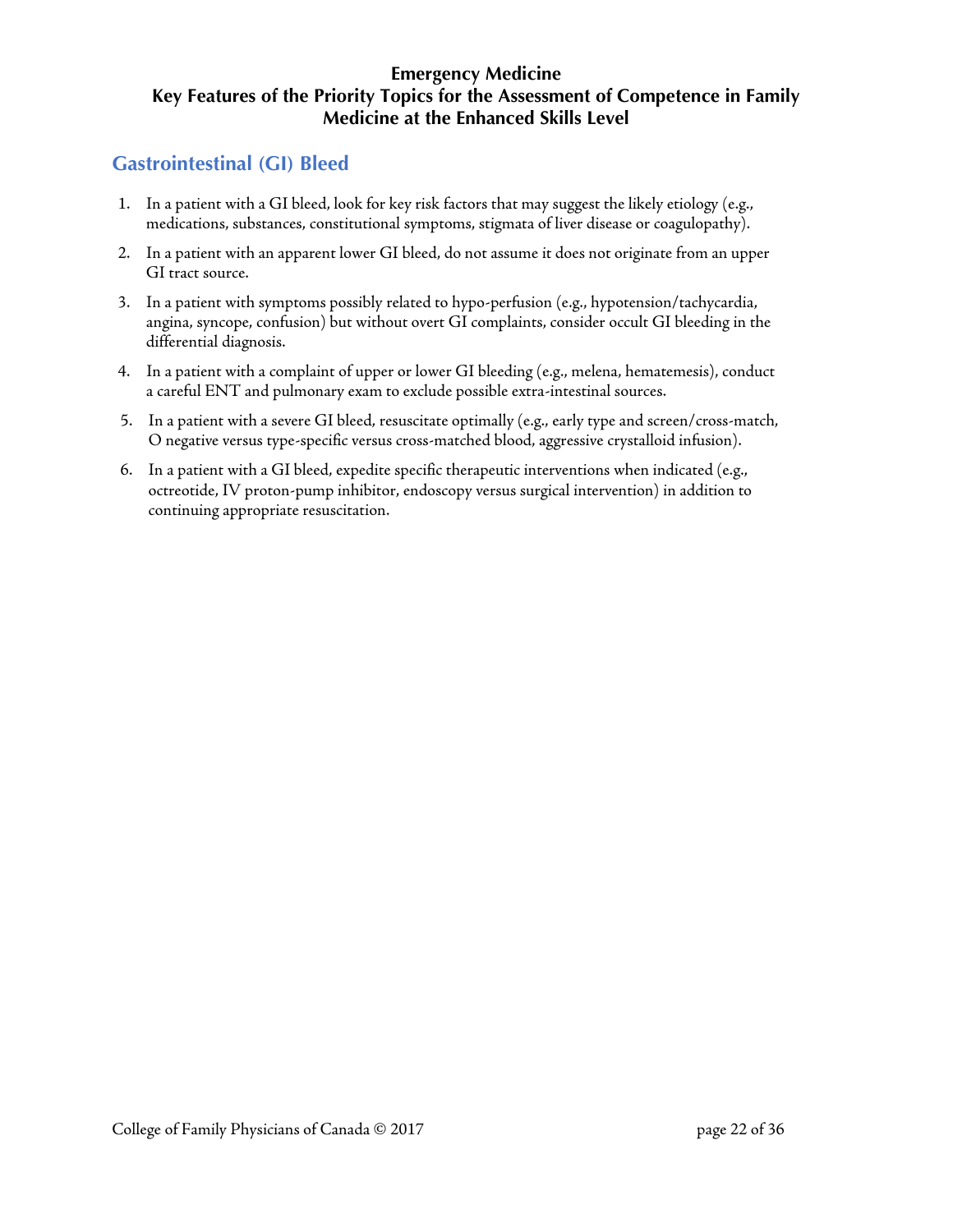# <span id="page-22-0"></span>**Headache**

- 1. Given a patient presenting with a headache, obtain a detailed description of the nature of the headache (e.g., onset and evolution, severity and quality, previous episodes, associated symptoms) to develop the appropriate differential diagnosis for the patient.
- 2. Given a patient presenting with a headache, consider life-threatening diagnoses (e.g., intracranial bleed, meningitis, space-occupying lesions, pre-eclampsia) and rule them out when necessary.
- 3. In a patient presenting with a headache, include in the physical exam a specific search for signs related to serious or life-threatening possible diagnoses (e.g., altered mental status, focal neurological findings, papilledema, meningismus, rash).
- 4. In a patient presenting with a headache that is not clearly related to an intracranial cause, consider extra-cranial causes (e.g., temporal arteritis, glaucoma/iritis, zoster/neuralgia, sinusitis).
- 5. Given a patient presenting with symptoms suggestive of a migraine headache and no other serious pathology, diagnose migraine and treat appropriately.
- 6. Given a patient presenting with a headache suggestive of serious pathology, investigate promptly and appropriately to confirm diagnosis (e.g., CT, lumbar puncture) and treat empirically before investigation when indicated (e.g., antibiotics/steroids for suspected meningitis).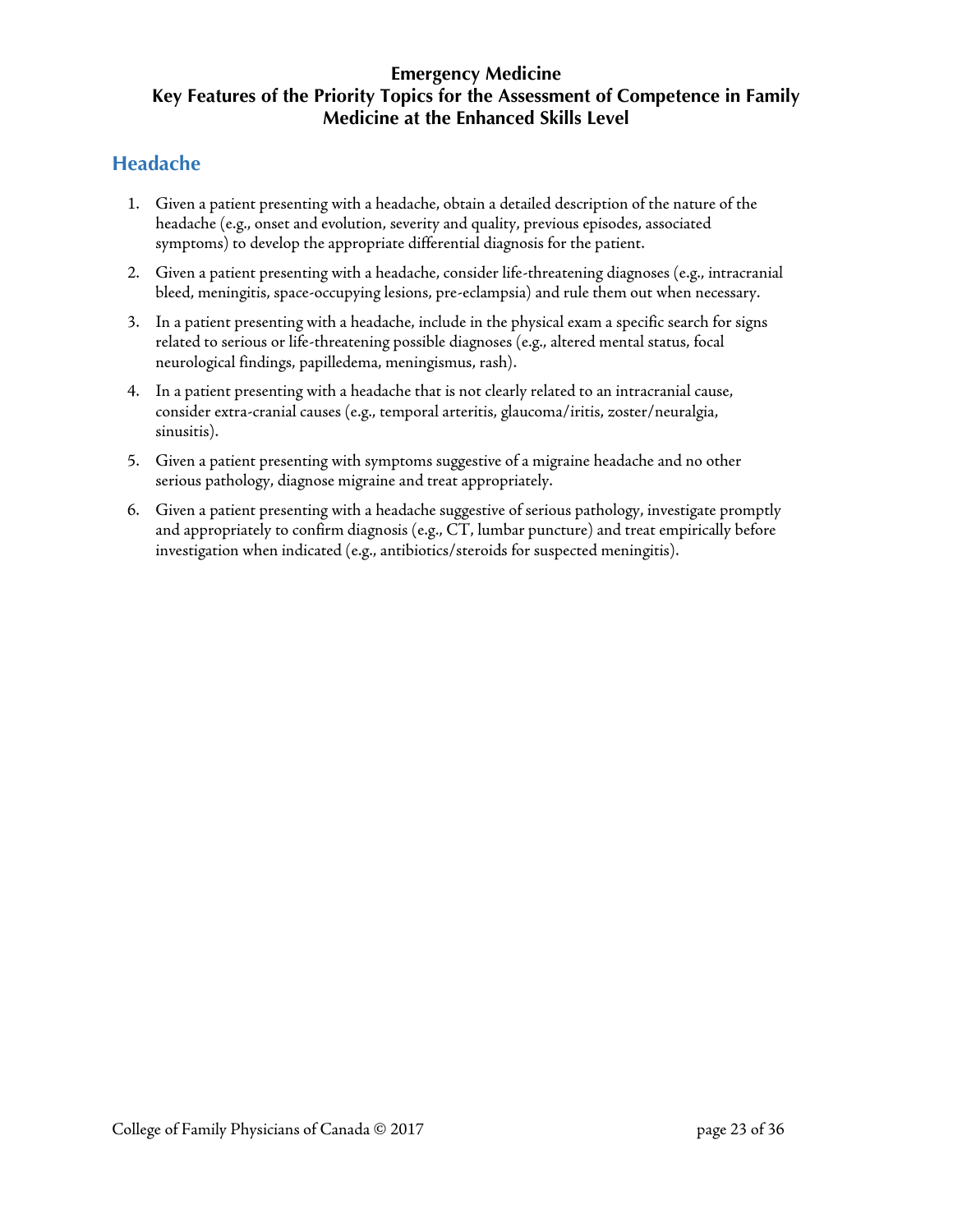### <span id="page-23-0"></span>**Infectious Diseases**

- 1. Given a patient with a suspected severe infection, use empiric antibiotics early, before completing investigations.
- 2. In a patient with serious systemic infection, look for and recognize septic shock and treat septic shock aggressively when found, using a structured approach (i.e., goal-directed therapy in addition to antibiotics).
- 3. Given a patient who presents with signs and symptoms of infection, look for and identify risk factors for more serious or more complicated infections (e.g., immunocompromised, age, comorbidity, travel, alcohol and substance use).
- 4. In a patient with an apparent minor infection, look for and identify complications or more serious but less overt diagnoses (e.g., pharyngitis versus peritonsillar abscess, cellulitis versus necrotizing fasciitis, vaginitis versus STI or PID).
- 5. In a patient with non-specific presentations such as altered mental status, fatigue, or weight loss, include infection in the initial differential diagnosis and consider some less common etiologies (e.g., malaria, tuberculosis, endocarditis, Lyme disease).
- 6. In a patient who presents with signs and symptoms of infection of an unknown focus, include in the physical examination the appropriate specific assessment of commonly neglected areas (e.g., neck stiffness, skin signs in the elderly, vaginal and pelvic examination, foreign bodies in orifices or wounds).
- 7. Given a patient with a fever of unknown cause, adapt the investigation to the age and the clinical context and do not either over- or under-investigate.
- 8. Given a patient with a clinically identified bacterial infection, prescribe appropriate antibiotics based on clinical information (e.g., probable pathogens for age and clinical context, resistance patterns) before culture results.
- 9. Do not use antibiotics for a clinical presentation of infection that is most likely non-bacterial, such as a viral upper respiratory infection.
- 10. In a patient with a diagnosed infection or exposure, assess the need for and arrange post-exposure prophylaxis for the patient and others, when appropriate (e.g., post-needle sticks, communicable diseases, rabies, tetanus).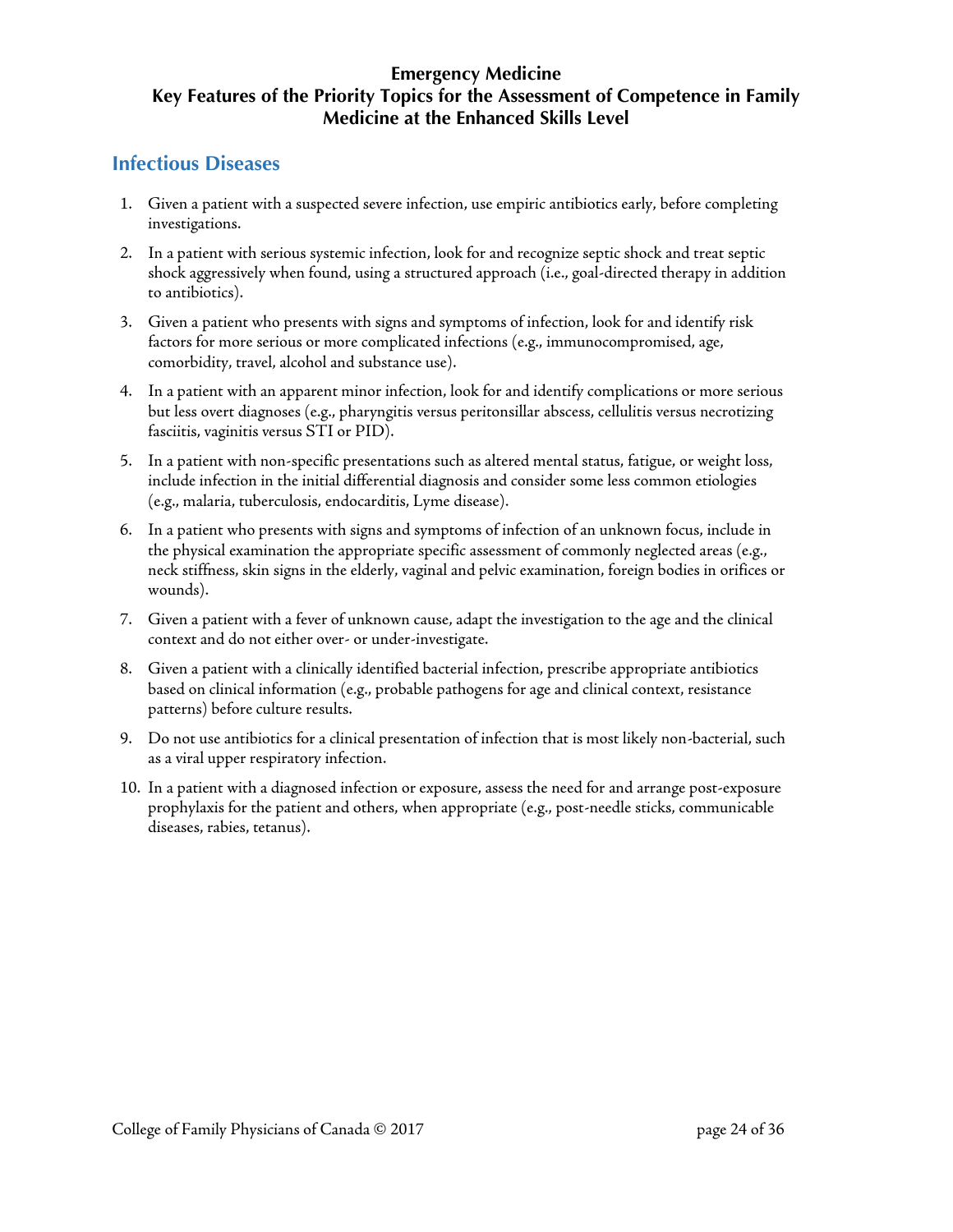### <span id="page-24-0"></span>**Ischemic Heart Disease**

- 1. Given a patient with potential acute coronary syndrome (ACS), initiate diagnostic testing without delay and plan ongoing testing until diagnostic resolution (e.g., early and serial ECG, early biomarker testing, chest pain protocols).
- 2. In patients with potential ACS, accurately interpret ECGs, especially those with subtle changes and important rule-out diagnoses (e.g., pericarditis).
- 3. Given a patient with a confirmed or possible ACS, stratify the risks for both typical and atypical presentations to direct management choices.
- 4. In a patient with suspected ACS, do not rule out the diagnosis based on a single negative test result or based on findings of limited usefulness (e.g., response of pain to a "pink lady," chest wall tenderness, resolution of pain).
- 5. Consider ACS as the possible cause of symptoms in atypical presentations. (e.g., fatigue, dizziness, dyspnea, atypical pain), especially in patients who may be at increased risk (e.g., elderly, cocaine users, females, diabetics).
- 6. In a patient presenting with an STEMI, arrange for urgent reperfusion by the optimal available and appropriate means (e.g., PCI, thrombolysis).
- 7. In a patient with ACS, assess risks and benefits of the possible specific interventions (thrombolytics, pacing, PCI, beta blockers) prior to initiating treatment.
- 8. Given a patient with potential ACS stratified as low risk, ensure appropriate follow-up and investigation (e.g., provocative testing) until the diagnosis is eliminated or confirmed.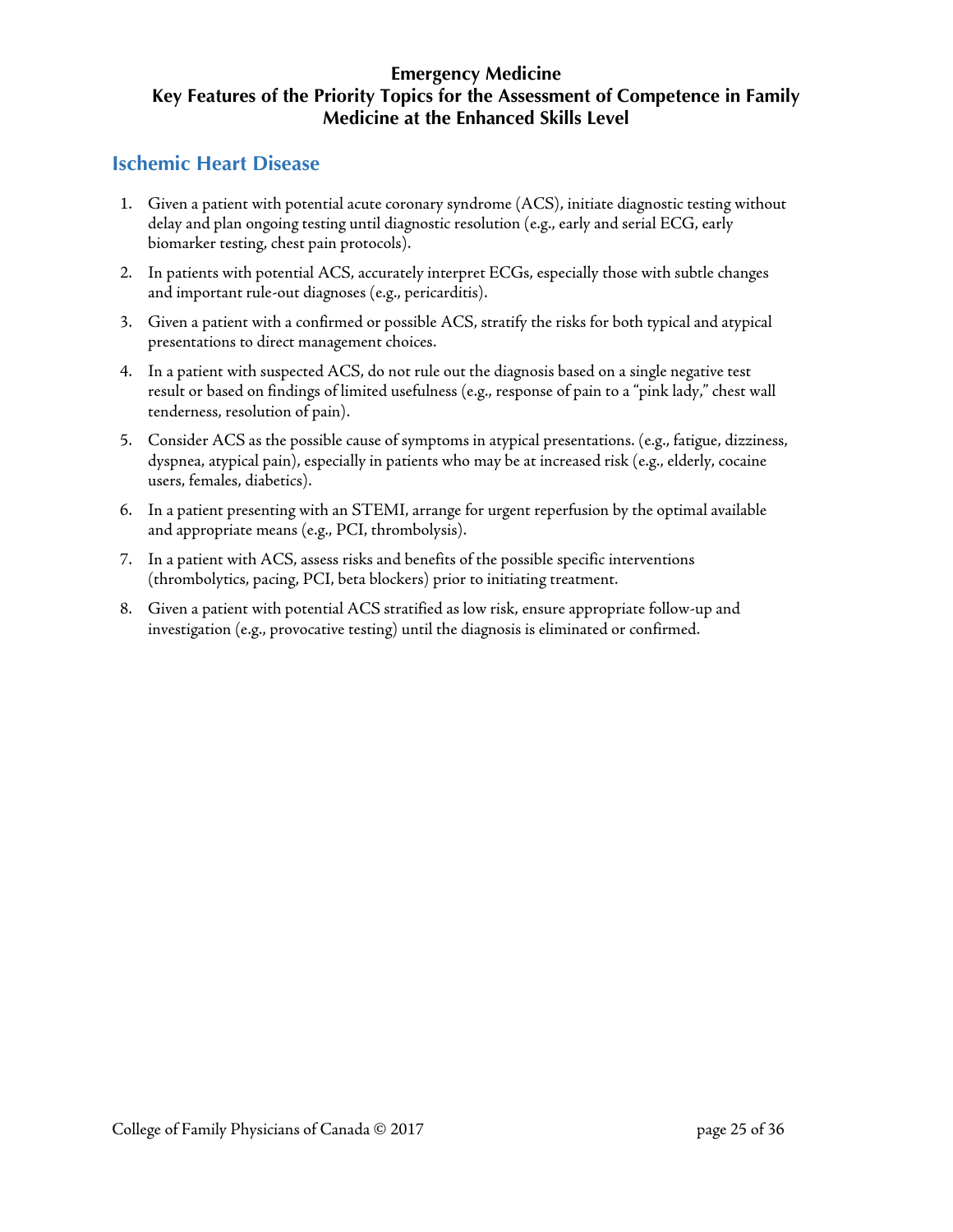### <span id="page-25-0"></span>**Lacerations**

- 1. For all lacerations clarify the mechanism of injury to identify those at higher risk (e.g., infection, foreign bodies, deep structure injury) who may need more than simple suturing.
- 2. Given a patient presenting with a laceration, look for specific associated injuries to adjacent structures (e.g., tendons, joints, nerves, vessels).
- 3. Given a patient with a high-risk laceration, do not suture the wound before adequate exploration/irrigation/imaging of the wound and before considering the benefits of non-closure or delayed closure and close follow-up.
- 4. Given a patient with a laceration at risk of infection, prescribe antibiotics to cover likely infecting organisms and arrange close follow-up for high-risk wounds, but avoid using antibiotics for lowrisk wounds.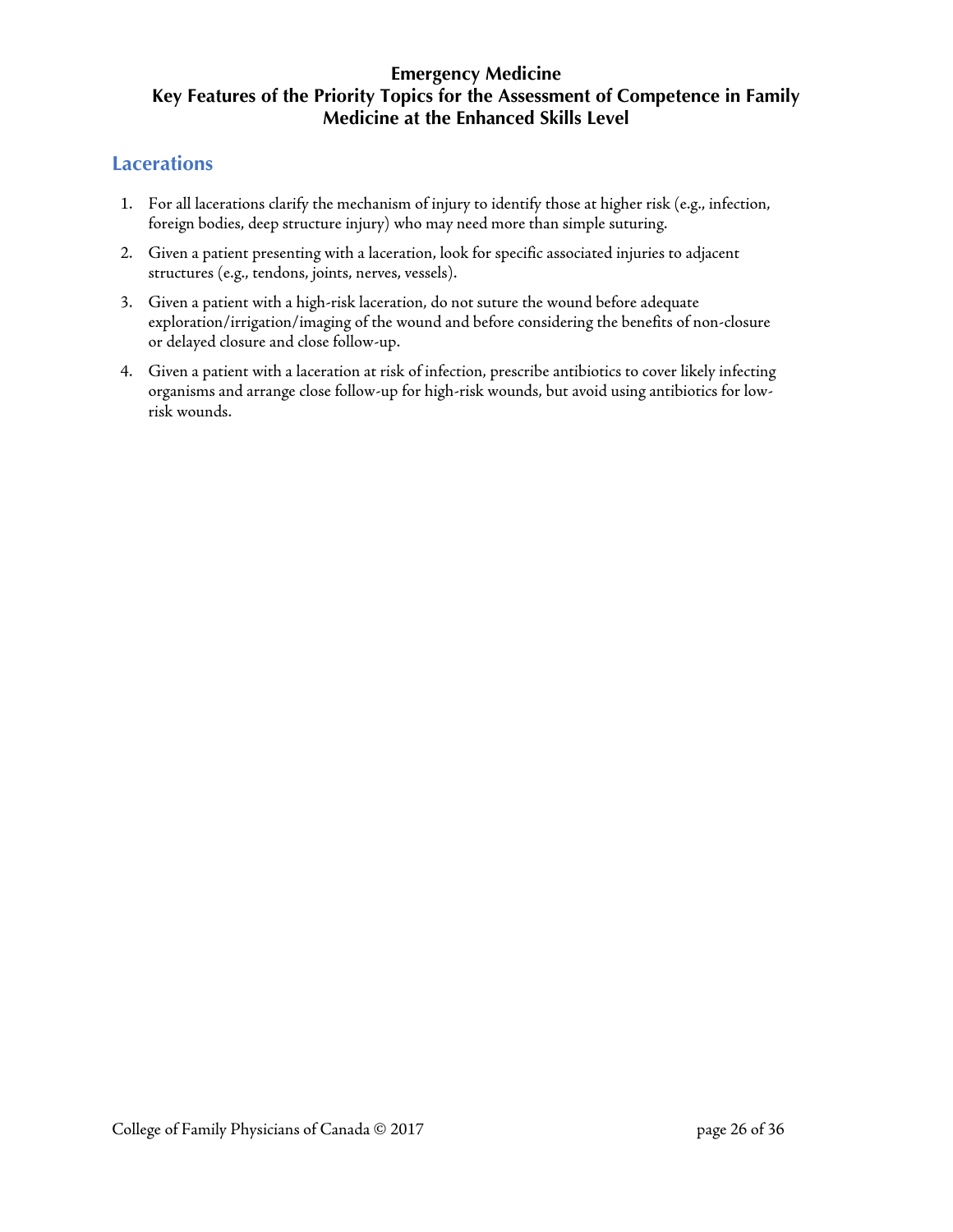## <span id="page-26-0"></span>**Multiple Patients**

- 1. When assessing multiple simultaneous patients, risk-stratify and triage based on presenting complaint, vital signs, and ABCs.
- 2. When dealing with multiple patients, prioritize the investigation and simultaneous management of all patients, first stabilizing situations that may require resuscitation and then performing timely reassessments as required.
- 3. When dealing with multiple patients, ensure leadership and delegate tasks clearly (e.g., nursing, RT) and mobilize other resources/services early (e.g., colleagues, consultants, OR) to expedite and optimize the management of each patient.
- 4. In special situations where the number and type of patients may exceed the usual capacity of the emergency department, mobilize available extra resources as soon as possible (e.g., activate disaster plan, work with EMS and other transportation services) and facilitate the implementation of plans within the emergency department itself.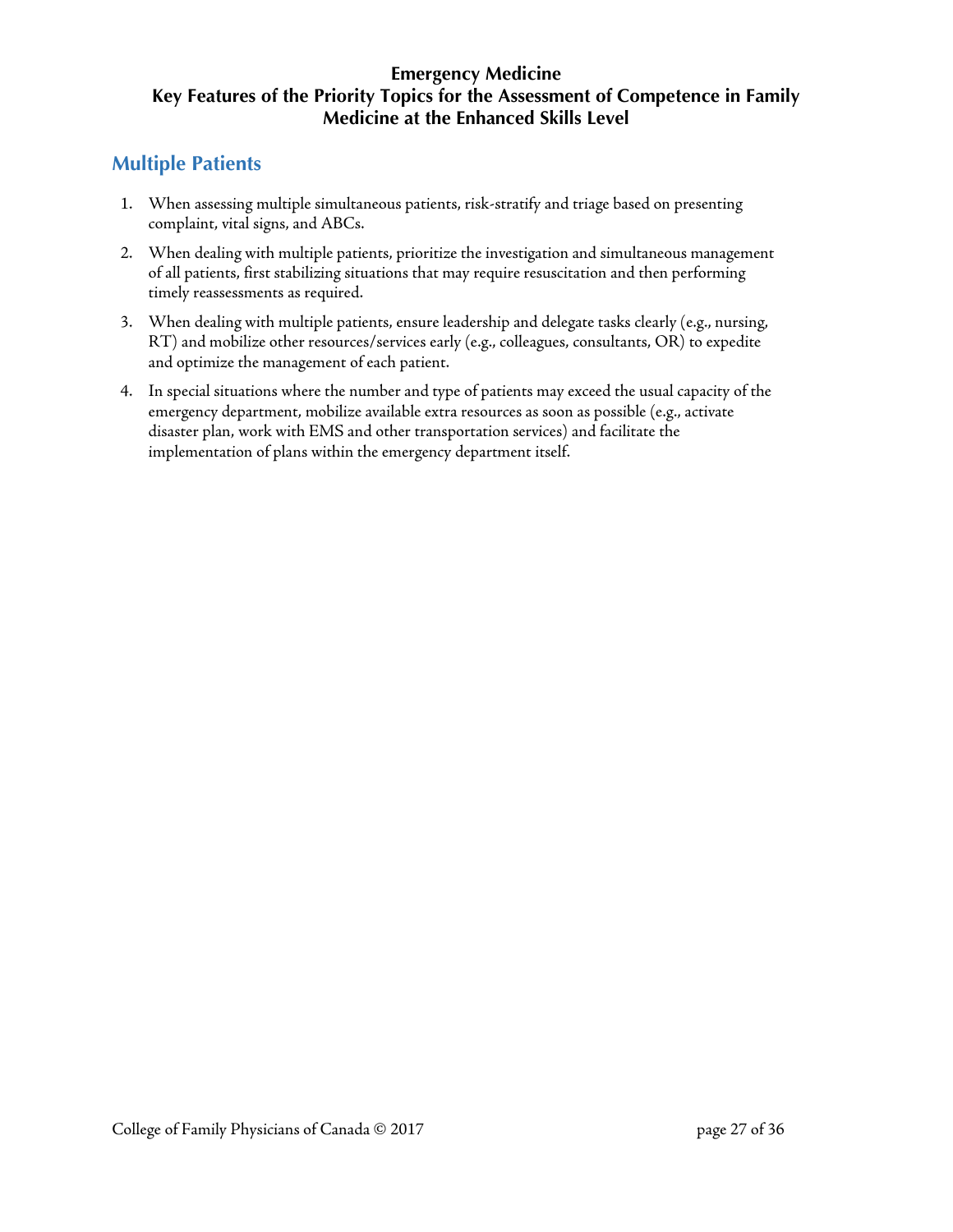### <span id="page-27-0"></span>**Multiple Trauma**

- 1. In major trauma patients, perform required critical interventions at the appropriate stages throughout the primary survey (e.g., immobilize C-spine, decompress pneumothorax, control bleeding, bind pelvis).
- 2. In a patient with multiple trauma, ensure that the most life-threatening injuries are managed first by effectively determining the priority of all conditions as they are identified.
- 3. Given a multiple trauma patient whose primary survey has been completed, use the secondary survey to assess for important and easily missed pathology and for iatrogenic complications (e.g., vascular compromise, back injury, scalp lacerations, iatrogenic hypothermia, unstable fractures).
- 4. When assessing a trauma patient, ascertain whether there are other relevant conditions (e.g., pregnancy, hemophilia, medications, patient preferences/advance directives) that need to be considered in clinical decision making and management.
- 5. While caring for a multiple trauma patient, look for subtle changes in the patient's condition (e.g., narrowed pulse pressure, agitation) that may indicate a developing complication and respond appropriately.
- 6. Given a major trauma patient who requires aggressive volume replacement, administer fluid and blood products using defined clinical end points (e.g., MAP, massive transfusion protocol).
- 7. In the setting of a trauma resuscitation, provide leadership to the care team and delegate tasks effectively (e.g., control bleeding during intubation, ask for pelvis to be bound during chest decompression, have portable chest ordered).
- 8. Prepare a trauma patient for safe air or ground transport to reduce the necessity of treating new complications during the transport (e.g., immobilize fractures, prophylactic intubation, drainage tubes and catheters, adjust for atmospheric pressure).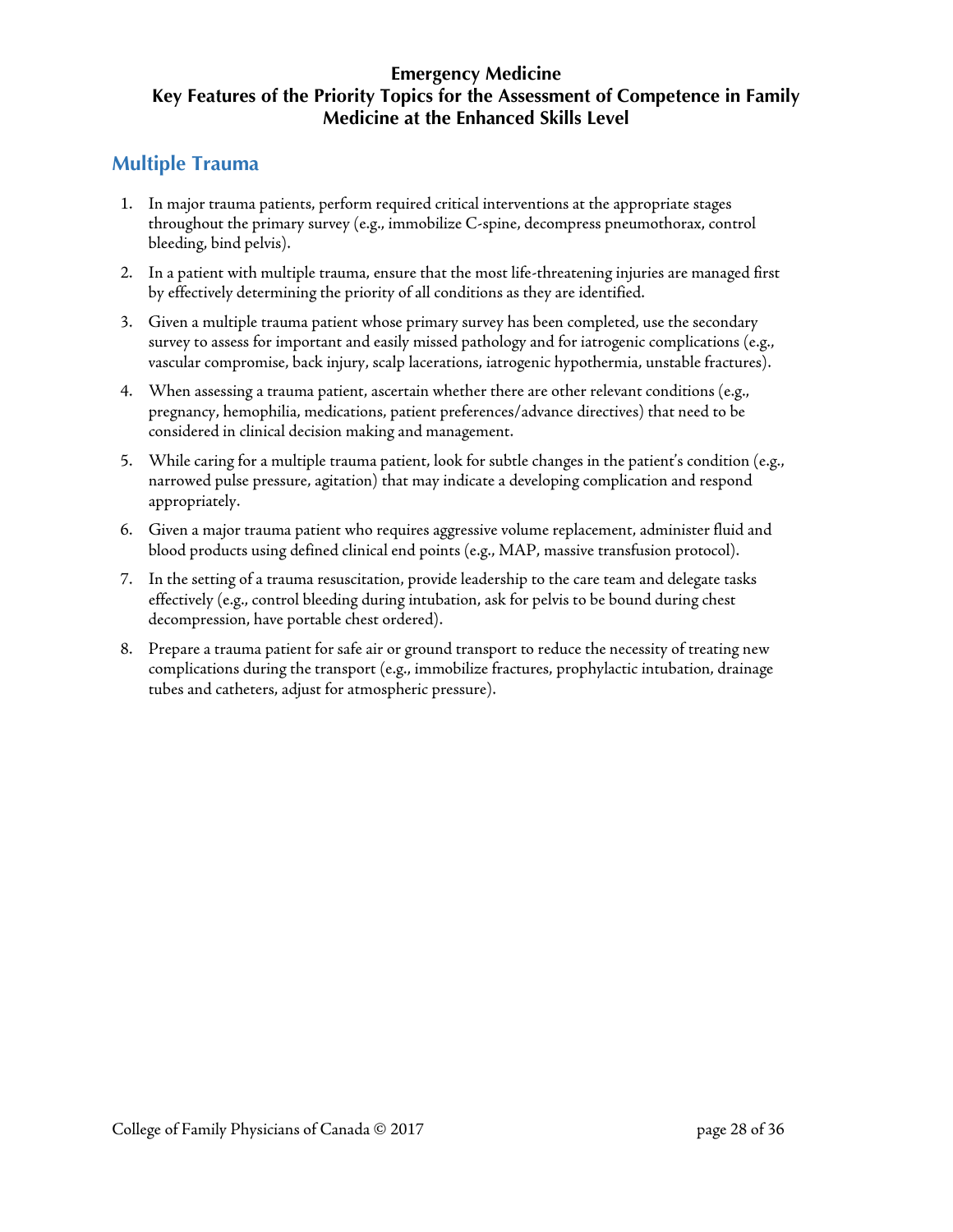### <span id="page-28-0"></span>**Pediatric Fever**

- 1. For a neonate, infant, or child who presents with fever, stratify the risk of sepsis based on age and other factors, and use the risk stratification to determine the appropriate septic work-up.
- 2. For a neonate, infant, or child who presents with fever, look for and recognize subtle or non-specific signs and symptoms of sepsis (i.e., lethargy, poor feeding, and abnormal vital signs).
- 3. In a child with suspected sepsis, provide early broad-spectrum antibiotic coverage.
- 4. In a child with fever and rash, distinguish significant rashes (e.g., measles, meningococcemia) from non-specific viral exanthems.
- 5. In a child with a prolonged or persistent fever without an evident focus of infection, look for less common causes (e.g., malaria, Kawasaki, inflammatory disorders, malignancy).
- 6. In a child with acute fever and no obvious focus of infection, consider non-infectious exogenous causes (e.g., toxic exposure, heat-related illness).
- 7. In a child with fever with a focus of infection that is likely non-bacterial (e.g., otitis media, viral URTI), do not prescribe antibiotics.
- 8. When providing antipyretics to a child with fever, use dosing based on weight, not on age.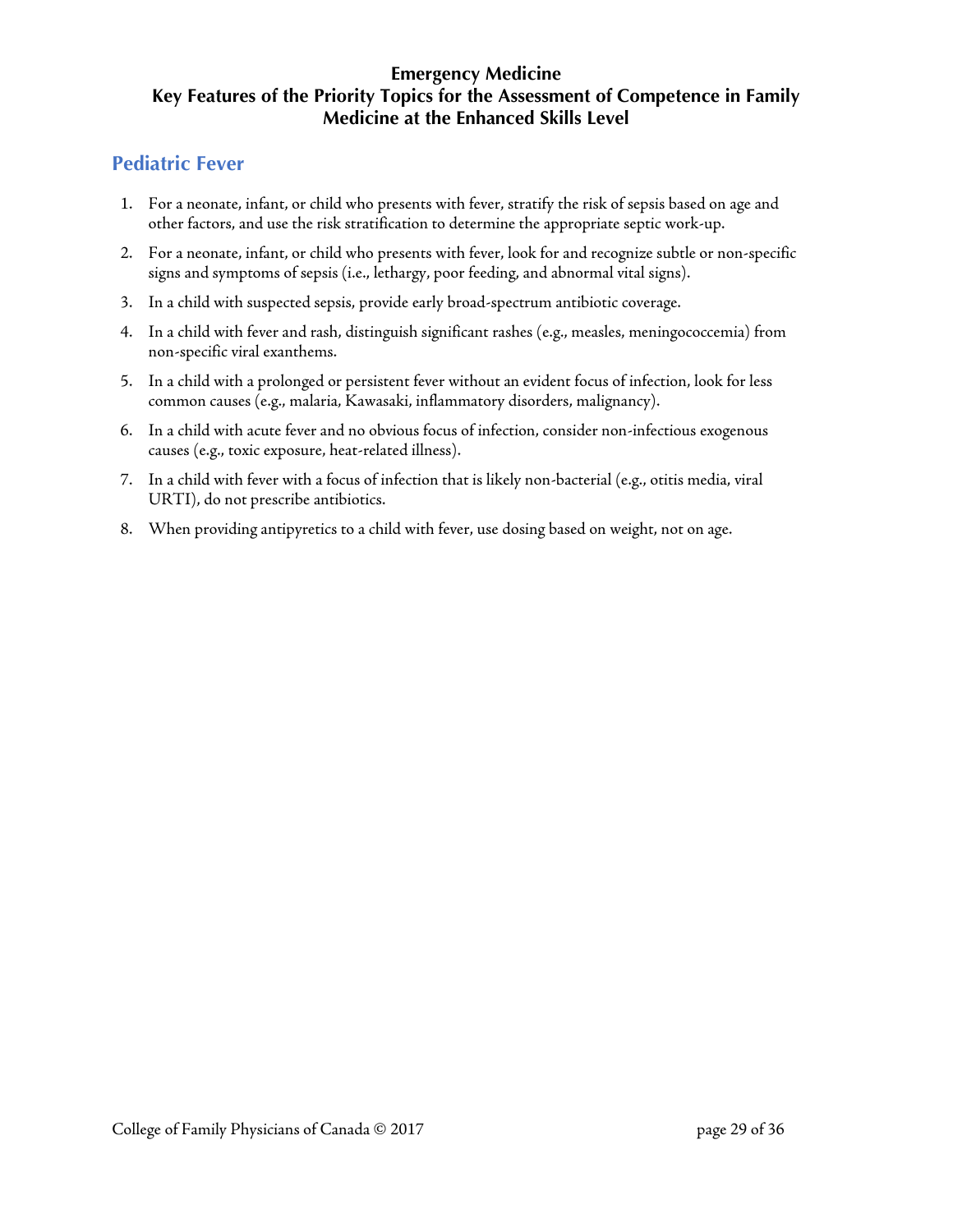## <span id="page-29-0"></span>**Pre-Eclampsia**

- 1. In a pregnant patient who presents with unexplained symptoms (e.g., abdominal pain, altered sensorium, headache) consider the diagnosis of pre-eclampsia even if the blood pressure is normal.
- 2. In a pregnant patient who may have pre-eclampsia, assess in a structured fashion (e.g., risk factors, symptoms, signs, change in BP from baseline, blood tests) to try to rule in or rule out the diagnosis expeditiously.
- 3. In a pregnant patient with non-specific symptoms such as nausea and vomiting or abdominal pain, rule out HELLP syndrome before diagnosing any other cause.
- 4. In a patient with pre-eclampsia, start initial management (e.g., BP management, seizure precautions), monitor the mother and fetus for complications, and ensure urgent evaluation for the timing and manner of delivery.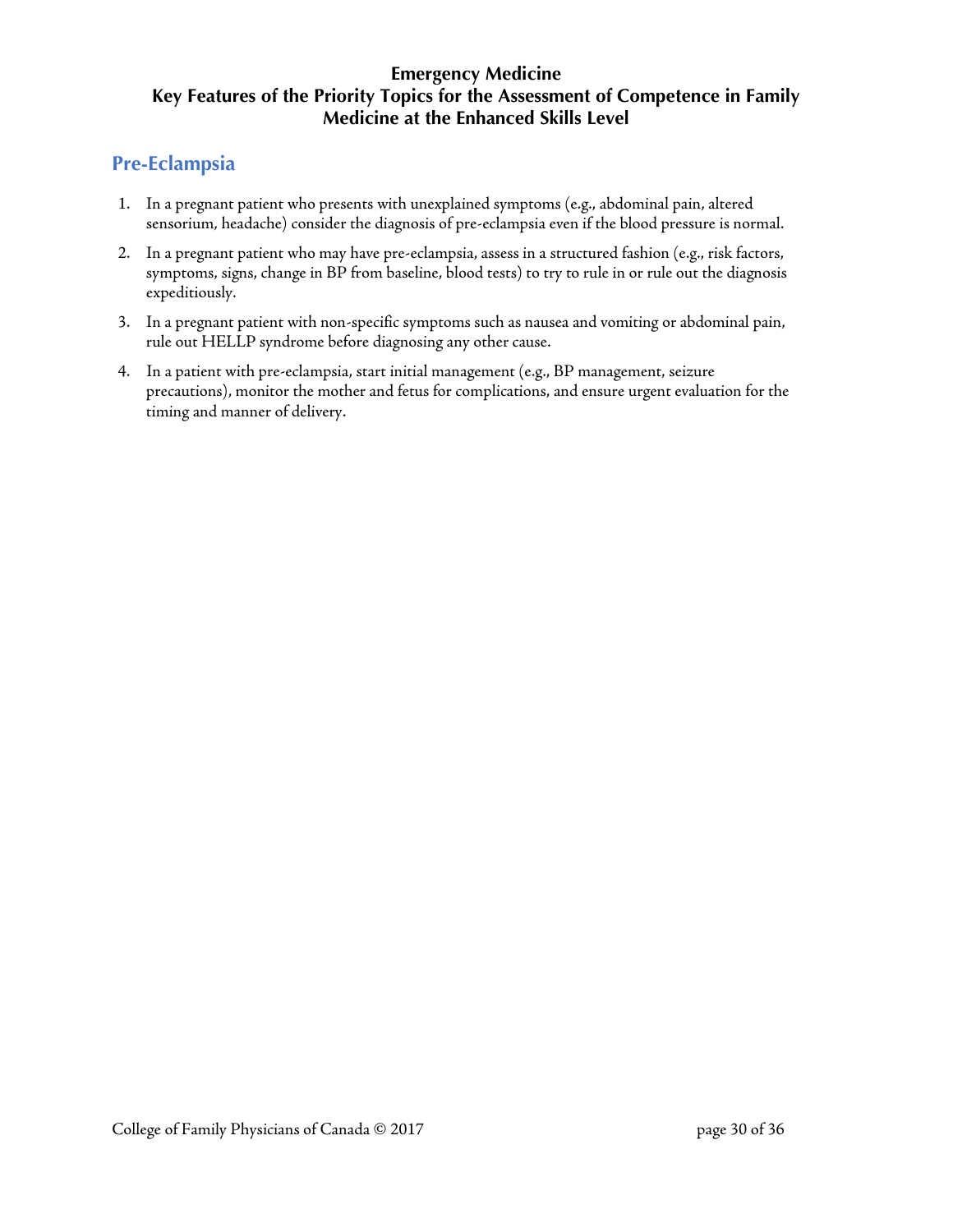### <span id="page-30-0"></span>**Pulmonary Edema**

- 1. In a patient with pulmonary edema, treat early and aggressively based on initial clinical presentation (e.g., BiPAP), prior to determination of underlying etiology.
- 2. While providing symptomatic treatment to a patient with pulmonary edema, look for and identify the primary etiology (e.g., MI, fluid overload, anemia).
- 3. In a patient with a diagnosed primary etiology for pulmonary edema, treat the primary etiology to avoid further decompensation (e.g., PCI/thrombolysis, diuretics, transfusion).
- 4. In a patient with pulmonary edema, examine for and recognize impending respiratory failure and provide appropriate interventions (e.g., respiratory support, vasoactive agents).
- 5. In a patient presenting with an apparent respiratory problem (e.g., shortness of breath on exertion, wheezing), consider and rule out subtle presentations of pulmonary edema as a possible cause.
- 6. In a patient diagnosed and treated for pulmonary edema in the emergency department, assess the conditions for a safe discharge once clinically indicated (e.g., road test, living situation, follow-up).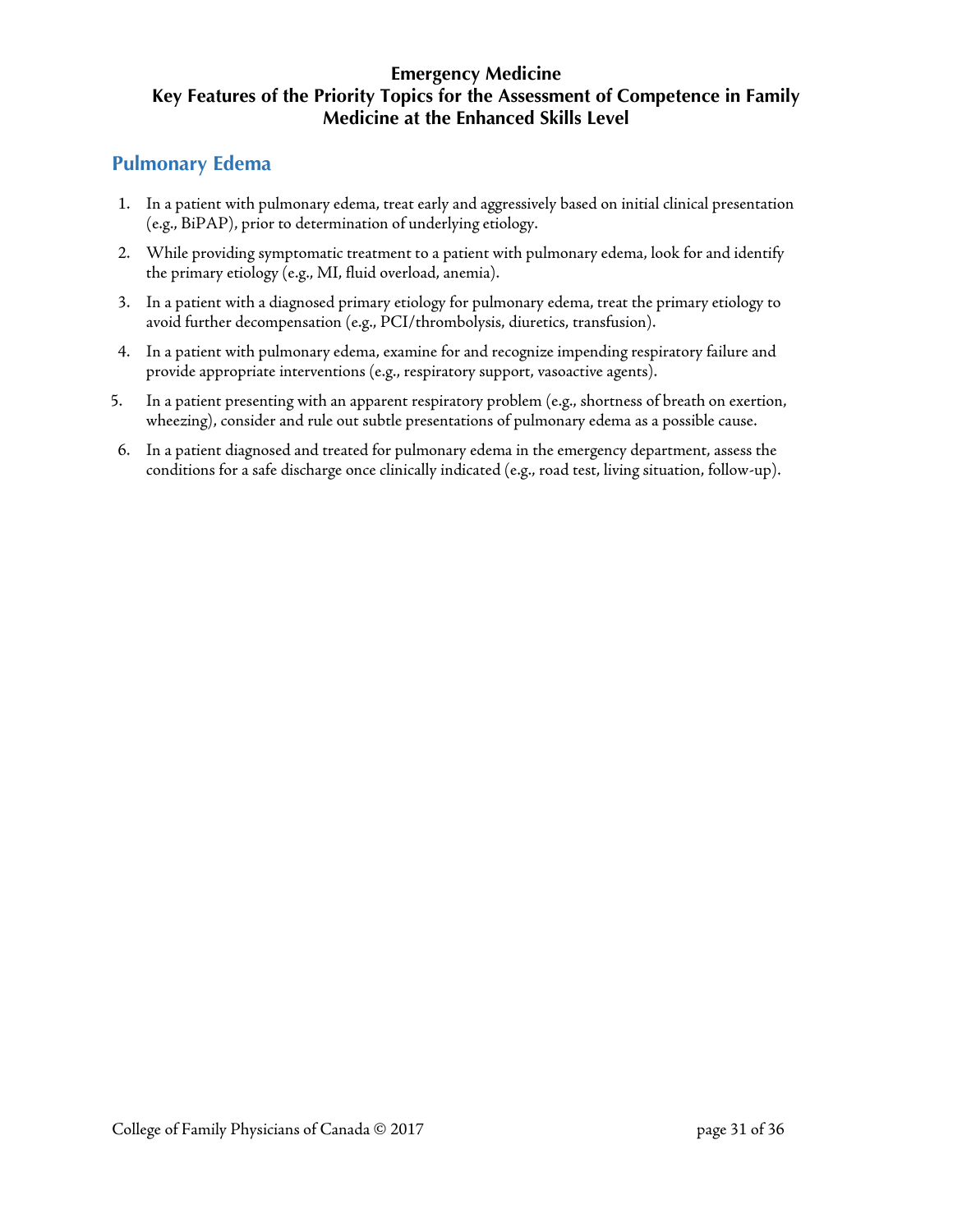### <span id="page-31-0"></span>**Seizures**

- 1. Consider the possibility of a seizure in the differential diagnosis for a patient with an atypical presentation but without witnessed frank seizure movements (e.g., confused or altered level of consciousness, incontinence, fall/injury/accident, tics in children).
- 2. Given a patient with a seizure, investigate for rapidly reversible causes (e.g., hypoglycemia, toxicology, arrhythmias) and treat promptly.
- 3. Given a patient with ongoing repeated seizures or persistent altered mental status between seizures, make the diagnosis of status epilepticus and treat promptly.
- 4. In a patient who continues to seize actively, manage by:
	- Assessing the airway and ventilation and supporting as necessary
	- Identifying specific conditions that require treatment other than standard anticonvulsant therapy (e.g., pre-eclampsia, toxidromes)
	- Using anticonvulsants in a progressive fashion to terminate the seizures as promptly as possible
- 5. In a patient who has had a first seizure, counsel regarding high-risk activities and initiate the appropriate procedures for reporting to authorities (e.g., driving/sports/occupation).
- 6. Given a patient with a first seizure, investigate to establish the underlying etiology in a timely fashion (e.g., CT, lumbar puncture, EEG, metabolic, toxicologic).
- 7. In a known epileptic who has had a seizure, investigate appropriately but do not over-investigate without specific indication (e.g., verify compliance and check anticonvulsant levels, consider contributing causes).
- 8. In a child with a typical febrile seizure, including a complete recovery, make a diagnosis based on history and physical exam alone, and do not over-investigate.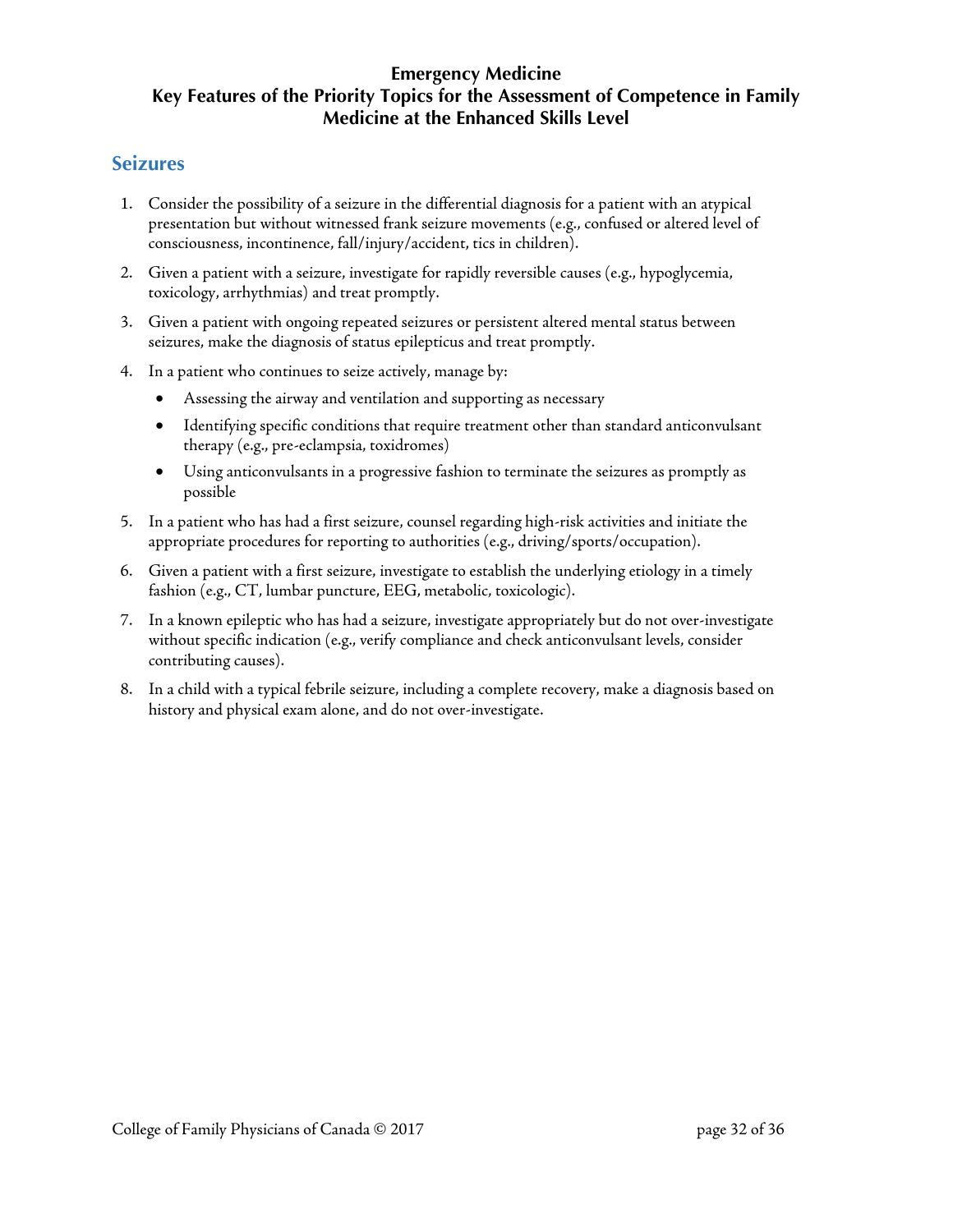# <span id="page-32-0"></span>**Shock/Dehydration**

- 1. In certain patient populations that may present in non-specific or atypical ways (e.g., pediatric, pregnant, elderly), recognize subtle signs of shock.
- 2. Given a patient presenting with dehydration, accurately quantify the degree of fluid deficit, taking into account the age of the patient.
- 3. In patients presenting with shock, resuscitate with the appropriate fluid for their condition (e.g., blood, crystalloid, colloid).
- 4. Given a patient presenting in septic shock, treat aggressively and use clinical information to guide ongoing management (e.g., appropriate fluid resuscitation, evidence-based antibiotic choices, clinical reassessment).
- 5. In patients presenting in shock, actively seek diagnoses beyond hypovolemia (e.g., cardiogenic, spinal, toxicological, anaphylactic).
- 6. In patients in shock, use ancillary tests as appropriate to aid in narrowing your differential etiologic diagnoses (e.g., ultrasound, CXR, ECG).
- 7. Given a patient in shock requiring vasopressors, select the most appropriate agent based on etiology and clinical presentation.
- 8. Given a patient in shock, administer non-fluid management where appropriate (e.g., steroids in Addison's disease, antidotes in toxicology).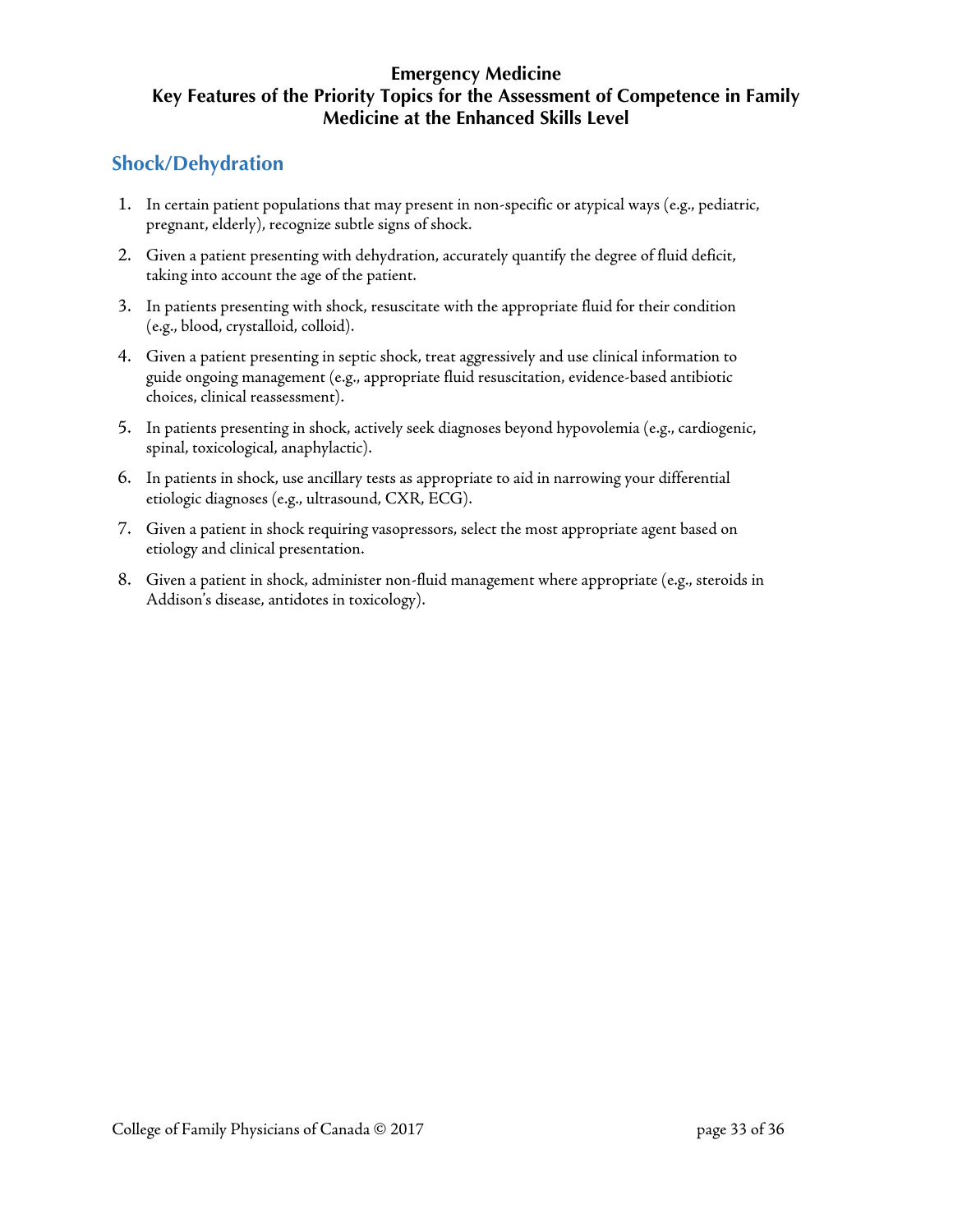### <span id="page-33-0"></span>**Shortness of Breath**

- 1. In a patient with acute shortness of breath, assess to differentiate upper from lower airway pathology, as emergent management may be very different.
- 2. Given a patient with undifferentiated shortness of breath, maintain a broad differential diagnosis while:
	- Looking for coexisting etiologies (e.g., pneumonia precipitating CHF)
	- Seeking an unrelated acute cause in the setting of a patient with a chronic illness (e.g., acute PE in a patient with COPD)
	- Identifying non-respiratory causes (e.g., metabolic acidosis, anemia, toxicology, CNS).
- 3. Given a patient with severe shortness of breath, initiate appropriate emergent management prior to confirmation of final diagnosis, including the appropriate determination of when to use invasive versus non-invasive respiratory support.
- 4. Given a patient with shortness of breath of any cause, accurately estimate the severity using both subjective and objective measures (e.g., altered LOC, peak flow, ABG) to avoid delayed detection of respiratory failure.
- 5. Given a patient with shortness of breath at risk for pulmonary embolus, select ancillary evaluations recognizing the impact of pre-test probability on the interpretation of the results (e.g., D-dimer in "no-risk" and "high-risk" PE, rule out PE based on normal CXR).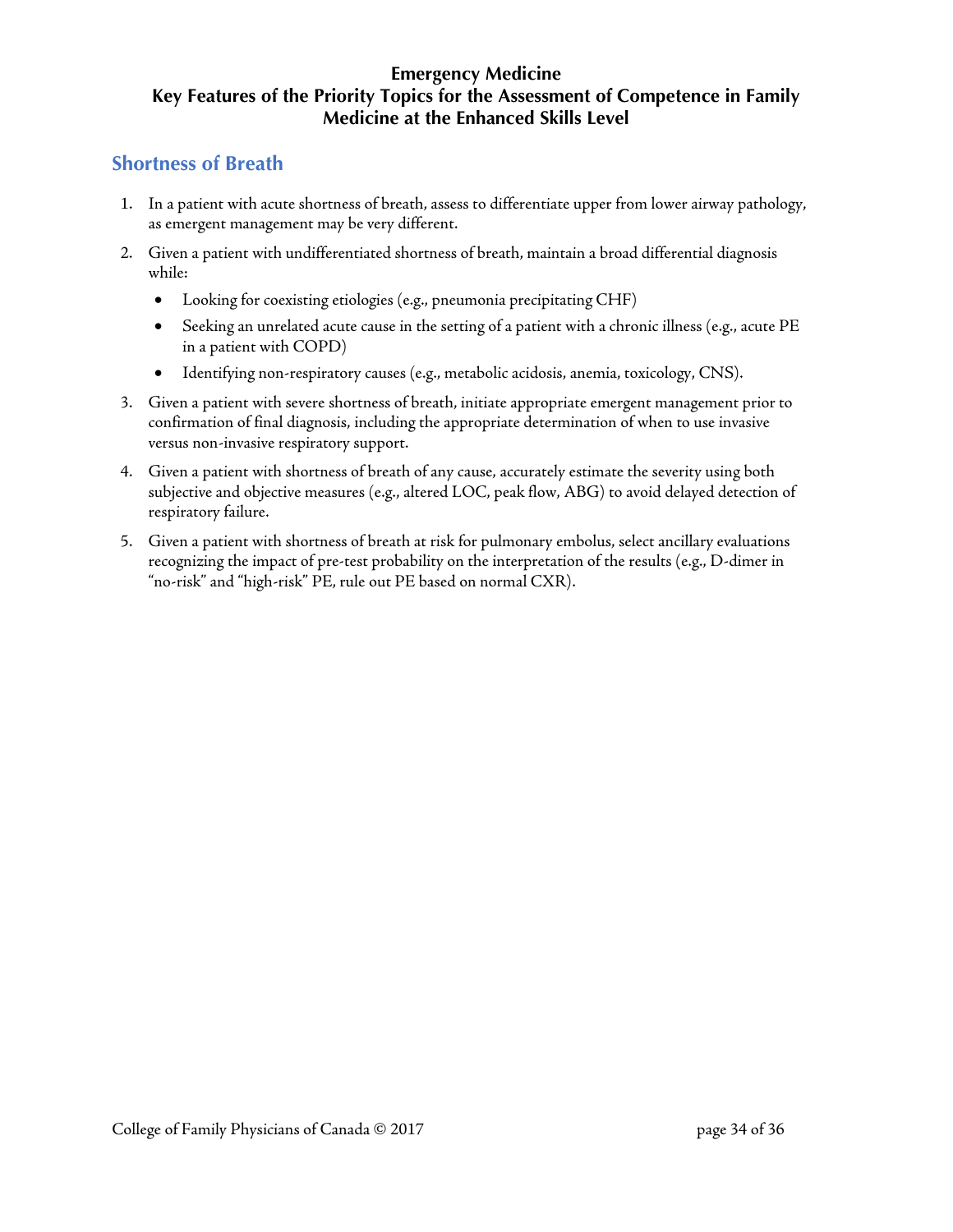## <span id="page-34-0"></span>**Suicide Risk**

- 1. Given a patient presenting with suicidal ideation or psychiatric complaints, inquire specifically about risk criteria for suicide (e.g., SAD PERSONS scale, hopelessness, lack of supports, impulsivity) to assess the risk of subsequent suicidal behaviour.
- 2. In all patients, but especially in high-risk populations (e.g., geriatrics, post-partum, substance use), recognize subtle, atypical, or hidden presentations of suicidality (e.g., "accidental" medication errors, self-neglect, unexplained accidents or injury).
- 3. Given a patient with suicidal ideation who does not wish to stay for voluntary evaluation or treatment, assess and document the criteria required for involuntary admission, then consider the patient's rights and the medico-legal consequences of involuntary admission before deciding the best way to proceed with care.
- 4. Given a patient with suicidal ideation whose risk of future suicidal attempt has been assessed as low, negotiate with the patient to develop a suitable plan for outpatient treatment and discharge home at the appropriate time.
- 5. When developing a plan for the outpatient treatment of a suicidal patient, include the following:
	- Confirmed plans (time, persons, places) for subsequent visits and support
	- Contingency plans for extra support and rapid-contact information (e.g., crisis line) for unexpected acute situations or decompensation
	- Initial pharmacologic management when appropriate, with full discussion of expected effects and timelines, as well as possible side-effects

See also [Delirium/agitation](#page-16-0)